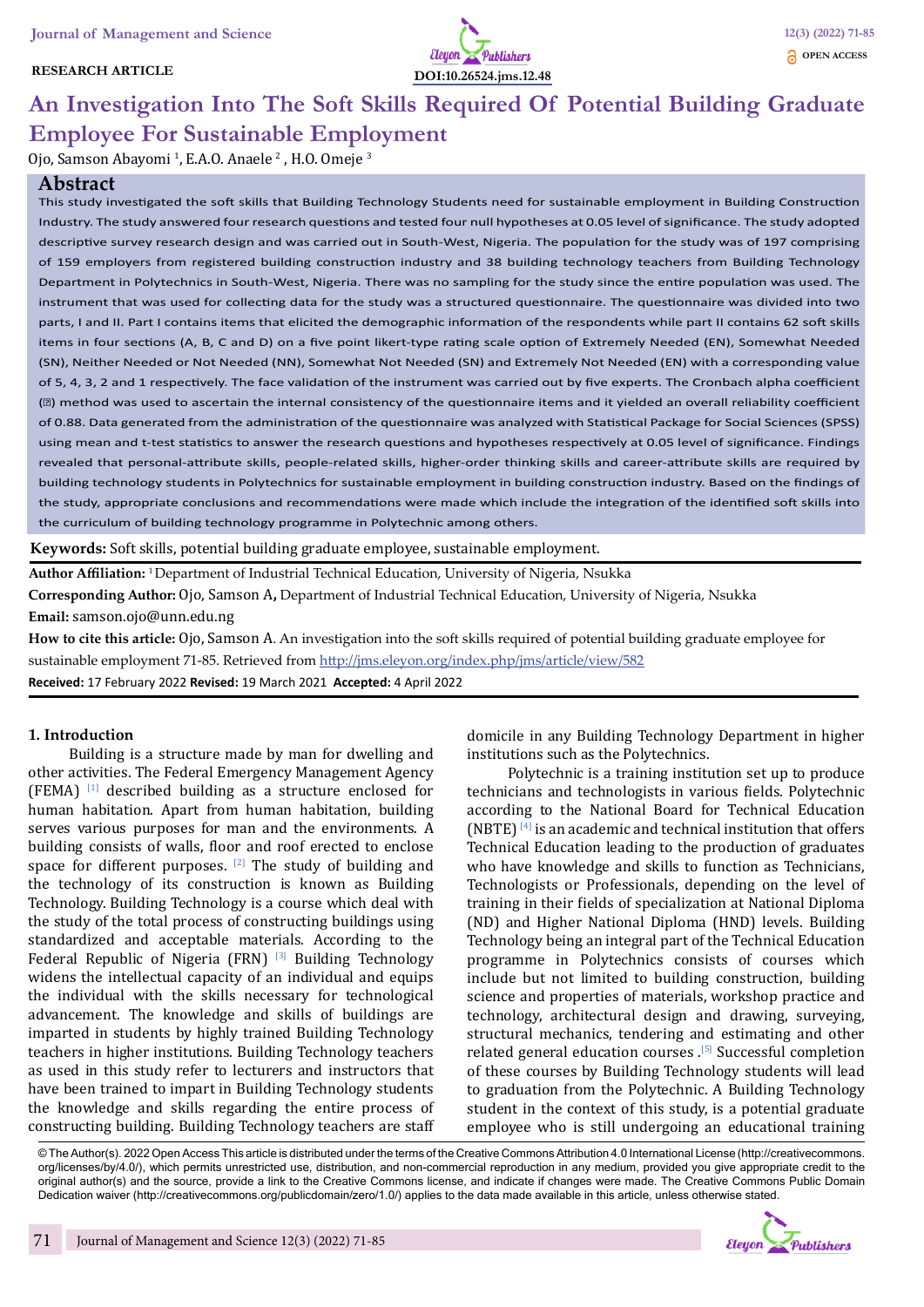at the Polytechnic for a period of two years at the National Diploma and Higher National Diploma levels respectively and upon graduation from the Polytechnic, the student is expected to secure sustainable employment as well as make advancement in the Building Construction Industry.

Employment is the condition of having a paid job while sustainability refers to the ability of something to continue for a long time without hampering the future. Caleb and Udofia [6] defined sustainable employment as the relative chance of an individual in getting and maintaining a job. Mansour and Dean  $[7]$  described the ability of graduates to adequately use their knowledge, skills and attitudes in securing and advancing in the world of work as sustainable employment. A Building Technology student is expected to be self-employed or secure employment upon graduation from the Polytechnic as well as make advancement in the Building Construction Industry which means that the employment secured is sustainable in the industry. Sustainable employment in the context of this study refers to the ability of a building technology student to secure a paid job in the Building Construction Industry after graduation from the Polytechnic, maintain it without being laid off in the future and make advancement that leads to self fulfilment in the industry. This is in line with one of the objectives of the Polytechnic as stated in the report of the National Steering Committee on the Development of National Vocational Qualifications Framework (NVQF) for Nigeria, which is the provision of manpower for industries by equipping students with skills (hard skills) necessary for gaining employment (National Board for Technical Education (NBTE). <sup>[8]</sup> This objective is however still being defeated to a large extent because there has been a paradigm shift in the requirements for securing employment in the Building Construction Industry.

Building Construction Industry deals with the entire process of constructing buildings using new developments in technology and related sciences to enhance the design, construction and performance of buildings. The Building Construction Industry as described by Agbo  $[9]$  is a construction firm that deals with the construction of all forms of buildings. The construction industry comprises firms involved in the erection of different types of buildings as well as other forms of construction works ranging from structural, civil and other related construction activities. [10] There are various trades in the Building Construction Industry, they include but not limited to Carpentry and Joinery, Painting and Decoration, Plumbing, Tiling, Block/Brick laying and Concreting. Adesanya [11] stated that one of the major objectives of the Building Construction Industry is the enhancement of the performance of buildings for optimum satisfaction of occupants as well as ensuring the construction of buildings that are easy to manage and maintain. In other to achieve this objective, the employers in Building Construction Industry usually engages the services of personnel such as Building Technology graduates from the Polytechnic (building technician and building technologist), Craftsmen, Architects, Quantity Surveyors, Structural Engineers and Civil Engineers among others. Employers in the context of this study refer to administrative and managerial staff that are in charge of planning, organizing, controlling, coordinating and assessing the entire construction process and activities using human and material resources in other to ensure that buildings are constructed to meet up its functional requirements and perform optimally in building construction industry. Johani and Bhebhe [12] stated that employers are also managerial staff and they include executives, directors, managers and supervisors in the building construction industry. In this study, the words 'employer' and 'managerial staff' have the same meaning. Such understanding is consistent with Nigeria's Labour Act which agrees that managerial staff represent the employer and therefore they are employers. The Labour Act (Chapter 28:01) of 2006 defines an "employer" as any person whatsoever who employs or provides work for another person and remunerates or expressly or tacitly undertakes to remunerate the person; and in general, managerial employees do this. One of the requirement employers uses in offering job to people in building construction industry is the possession of relevant knowledge and technical (hard) skills.

Technical skills used to be the only major skills for employment in the Building Construction Industry in the 20th century. Paolini  $[13]$  reported that in the 20th century the major criteria that determine work performance and success was hard skills. There has however been a change in skills demand in the Building Construction Industry in the 21st century. Marcel  $[14]$  stated that hard skills being the only requirement for securing employment before is no longer enough today. This change in skills demand has been on the increase recently [15] and this is as a result of changes in output demand, industrial sector reforms, change in the nature of work, technological changes, globalization and the desire to eliminate unwanted segment from the pool of available unemployed graduates. [16,17] Mansour and Dean [18] stated that the Building Construction Industry has today changed from product to service industry thus, requiring graduates with good soft skills for excellent service delivery.

Soft skills are known by different names across the globe. Soft skill is a sociological term referring to a person's Emotional Intelligence Quotient (EIQ) which is a conglomeration of the way the person behaves, show optimism and relate with others in a workplace.[19,20] Soft skills are job behaviors expected of an employee in the 21st century Building Construction Industrys' workforce. Paolini<sup>[21]</sup> and Rouse<sup>[22]</sup> stated that soft skills are a persons' personality traits, interpersonal relations, facility with language, personal attributes, career attributes, friendliness, and optimism that enhance the person's job performance; including ability to empathize with others and negotiate contract. This implies that soft skills are attributes that characterize commitment to the job as well as enhance work performance and are capable of making a job seeker stand out among other job seekers. Soft skills in the context of this study refer to the ability of a Building Technologist/ Technician in the Building Construction Industry to be able to manage self and relate with other members of the construction team, solve emerging construction problems and produce results geared towards the actualization of Building Construction Industry set goals and objectives.

Soft skills are not entirely independent in the Building Construction Industry, they are applied hand-in-hand with hard skills. This is because building construction activities are interrelated and so, a good soft skill is needed by workers to maintain good line of communication and work as a team. Johani and Bhebhe [23] affirmed that soft skills complement

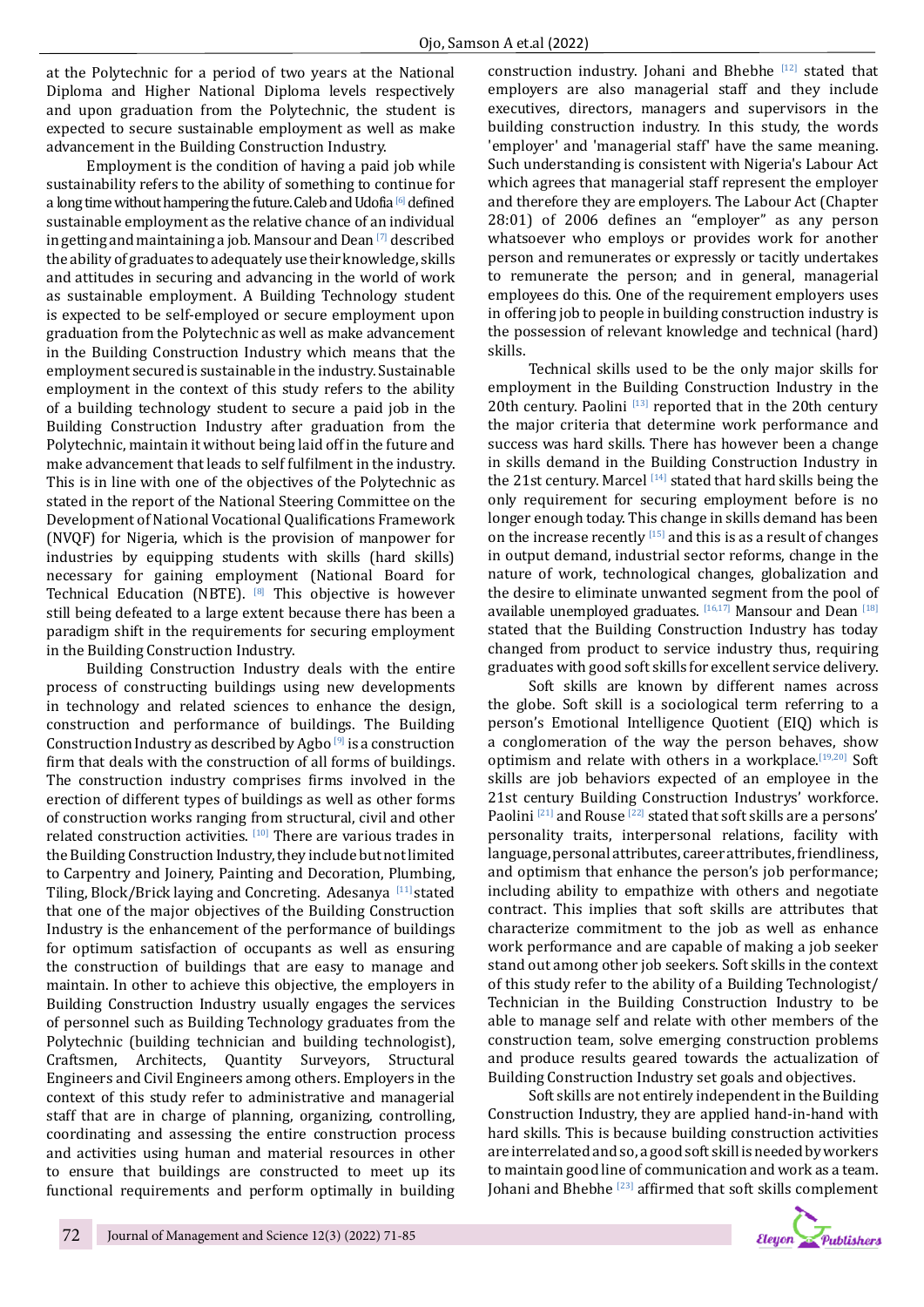academic achievement and form the bedrock through which the application of hard job-specific skills are made possible. Soft skills are important for Building Technology students (potential graduate employees/technologists) in securing and sustaining employment in the Building Construction Industry. Sharifah, Hanipah and Shahbodin [24] stated that soft skills are special abilities that can improve employment chances and enhance workplace success. Lippman, Ryberg, Carney and Moore [25] reported that students need soft skills to understand work environment and work with colleagues in other to succeed in the 21st Century workforce. This implies that, building technology students need to acquire soft skills before graduating from the Polytechnics because the business of constructing buildings cannot be completed by a single individual. Kamenetz  $^{[26]}$  explained that students must combine soft skills with hard (technical) skills effectively in other to be successful in the construction workforce. Soft skills are as important as hard skills in the employment process and constitutes a major part of technical job requirements.  $[27,28]$  Therefore, Building Technology students need to acquire soft skills to boost their employment chances.

Soft skills have various components as it applies to Building Construction Industry. It cuts across both the affective and cognitive domain. [29] Soft skills are behavioural competencies in workplace which include people, personal attribute and career attribute skills. [30,31,32] Soft skills needed in the workplace are numerous but it has been categorized under the following key components; basic/fundamental skills, people-related skills, conceptual/thinking skills (higher-order thinking), personal skills and attributes, skills related to the business world (career-related skills) and skills related to the community National Centre for Vocational Education Research . [33] However, this study will only confine itself to the personal-attribute skills, peoplerelated skills, higher-order thinking skills and career attribute skills as it applies in the Building Construction Industry.

Personal-attribute skills refer to skills needed for effective management of oneself at work which enhance one's personality. These skills include skills in; time management, being responsible and resourceful, selfconfident, optimism, common sense, responsibility, a sense of humour and integrity. [34] These skills are essential because efficient management of oneself will help in relating properly in the workplace which will enhance work success. Prasanta  $[35]$  stated that when it comes to growing in an organization, it is the personality that matters especially in large organizations where several people with similar technical expertise will compete for a promotion. This implies that personal attribute skills are essential in the workplace and are good enhancement for exhibiting people-related skills.

People-related skills refer to the abilities of an individual to be able to deal with people politely and relate well with others at work. The people in a workplace include, employers, clients, co-employees and visitors. People-related skills are a major part of soft skills  $[36]$  and refers to interpersonal qualities that determine a person's relationship with colleagues at work.[37] These skills help to enhance good attitudes, communicate efficiently, interact well, and manage situations among others. Peoplerelated skills help in promoting positive attitude, effective communication, respectful interaction and the ability to remain composed in difficult situations. [38] An employee's ability to be composed in difficult situation and achieving excellence in Building Construction Industry demands higherorder thinking skills.

Higher-order Thinking skills refer to the ability of an individual to understand the peculiarities in different emerging challenges in the workplace, think logically and critically and organize such thought in a creative and innovative way as well as take appropriate decision that will enhance solution to such problems which will in turn lead to the achievement of organization's set goals and objectives. According to Flynn and Thomasson  $[39]$  higher order thinking skills involve skills required in critical thinking, planning, collecting and organizing information, taking decision and solving problems. These higher order thinking skills will help foster the development of positive career-attribute skills.

Career-attribute skills are those abilities required of an employee in the workplace that is peculiar to the employee's profession. Career attribute skills include leadership, work ethics, adaptability and customer service. [40] These skills change from work to work and are needed to navigate the world of work. The world of work is dynamic and has employees from varying socio-economic background that must be dealt with on a day to day basis. However, in an increasingly interdependent world of work, employees need career attribute skills to relate and interact with clients from different backgrounds and heterogeneous groups, meet their individual needs without hampering their professional ethics. This shows the importance of soft skills in Building Construction Industry. [41]

However, as important as soft skills are in Building Construction Industry it is not taught in the Polytechnics. Sodipo stated that personal attribute, people-related, higher order thinking and career attribute skills that employers want graduates to be equipped with are not contained in Building Technology curriculum in the Polytechnic. This has created gap in Building Technology graduate's ability to secure a sustainable employment in Building Construction Industry. It is against this backdrop that this study seeks to identify the soft skills needed by Building Technology students for sustainable employment in Building Construction Industry. [42]

# **2. Statement of the Problem**

The issue of employment and its sustainability has been and still remains a major challenge among graduates and a major worry for potential graduate employees (students) in Nigeria. Unemployment has today become more worrisome for Government and stakeholders in the Educational sector. The Building Technology students are not exempted as they always face difficult challenges in getting employment and sustaining it in the Building Construction Industry upon graduation from the Polytechnics. Employment into the Building Construction Industry in the 20th century was majorly based on the hard (technical) skills possessed by job applicants. Researchers stated that the major criteria that determine work performance and success in the 20th century was technical skills. There has however been a paradigm shift in the requirements for entering into the Building Construction

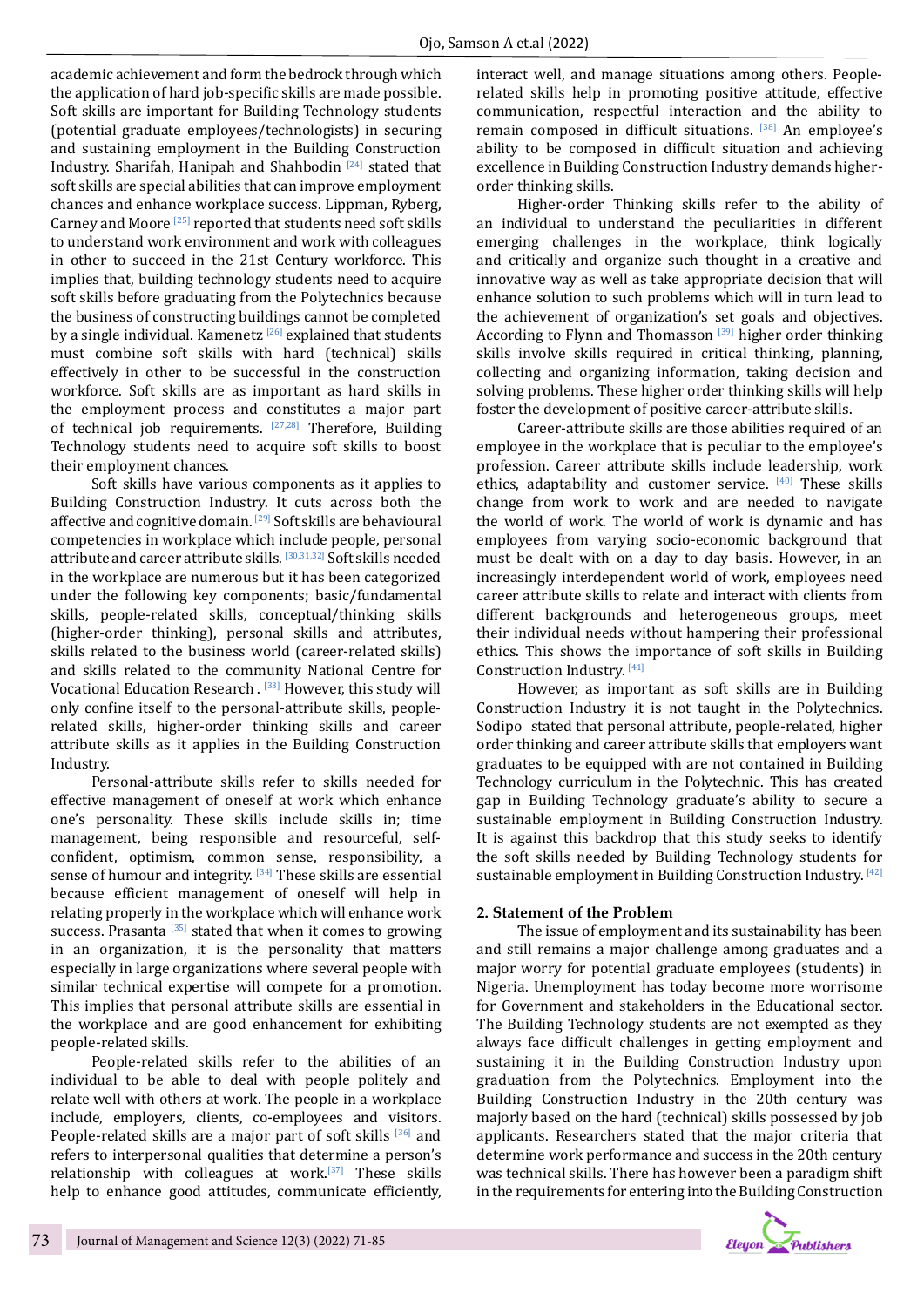Industry in the 21st century. This shift has resulted in growing demand for potential Building Technology graduate to be equipped with more than hard skills. Researchers emphasized the need for building technology students to be equipped with soft skills in other to increase their chances of getting employment and meeting the demands of today's Building Construction Industry.

The Building Construction Industry today employs only graduates with a combination of soft and hard skills with premium on soft skills. Employers in Building Construction Industry have reiterated that they prefer graduate who has efficiency in soft skills as well as sound technical knowledge for employment. Regrettably, many Building Technology students that has graduated fall victim of these soft skills shortage because the curriculum they were trained on in the Polytechnics do not contain soft skills. This made the graduates to be ignorant of the soft skills demand of the Building Construction Industry and therefore could not secure employment. Researchers equally reported that the outcome of several interview session with some employers revealed that lack of soft skills were the main reason that many Building Technology graduates were unemployed. Some Building Technology graduates recently employed end up dismissed by the employers, which could be attributed to non-possession of the requisite soft skills needed in sustaining the job in the Building Construction Industry.

Unfortunately, soft skills are yet to be integrated into the curriculum of Building Technology in Polytechnics despite being a major skill requirement for securing, sustaining and advancing in the world of work in the 21st century. This is however not connected to the fact that the importance of soft skills in Building Construction Industry is not known but the exact soft skills needed for sustainable employment in Building Construction Industry could still be largely unknown. There is therefore a need for the Polytechnics to identify and place greater emphasis on the soft skills needed by employers in Building Construction Industry in the curriculum which is the crux of this study since securing and succeeding in Building Construction Industry today is based on acquisition of soft and hard skills.

# **3. Purpose of the Study**

 The general purpose of this study is to determine the soft skills that Building Technology Students need for sustainable employment in Building Construction Industry. Specifically, the study determined the;

Personal-attribute skills needed by building technology students for sustainable employment in building construction industry.

People-related skills needed by building technology students for sustainable employment in building construction industry.

Higher-order thinking skills needed by building technology students for sustainable employment in building construction industry.

Career-attribute skills needed by building technology students for sustainable employment in building construction industry.

#### **4.Research Questions**

The following research questions are posed to guide the study.

What are the personal-attribute skills needed by building technology students for sustainable employment in building construction industry?

What are the people-related skills needed by building technology students for sustainable employment in building construction industry?

What are the higher-order thinking skills needed by building technology students for sustainable employment in building construction industry?

What is the career-attribute skills needed by building technology students for sustainable employment in building construction industry?

### **5.Hypotheses**

The following null hypothesis will be tested at 0.05 level of significance;

There will be no significance difference in the mean responses of teachers of building technology and employers in the building construction industries on the personal-attribute skills that are needed by building technology students for sustainable employment in building construction industry.

Significant difference does not exist in the mean responses of teachers of building technology and employers in the building construction industries on the people-related skills that are needed by building technology students for sustainable employment in building construction industry.

 There is no significance difference in the mean responses of teachers of building technology and employers in the building construction industries on the higher-order thinking skills that are needed by building technology students for sustainable employment in building construction industry.

 There will be no significance difference in the mean responses of teachers of building technology and employers in the building construction industries on the career-attribute skills that are needed by building technology students for sustainable employment in building construction industry.

# **6.Method**

The study adopted descriptive survey research design. A descriptive survey research design according to Nworgu is one in which the entire population or representative sample is studied by collecting and analyzing data from a group through the use of research instrument such as questionnaire. The design was considered appropriate for this study because the study elicited opinion of employers in building construction industry and building technology teachers on the soft skills, they consider essential for building technology students in Polytechnics for securing sustainable employment in building construction industry. The area of the study was South-west, Nigeria. The population for this study was 197, comprising 159 employers of Building Technology graduates and 38 building technology teachers in Polytechnics. The employers in building construction industries and building technology teachers were considered suitable to respond to this questionnaire because they are experts in the field. There was no sampling because of the small size of the population. The instrument that was used for collecting data for the study was a structured questionnaire titled: Building Technology Soft Skills Questionnaire (BTSSQ)

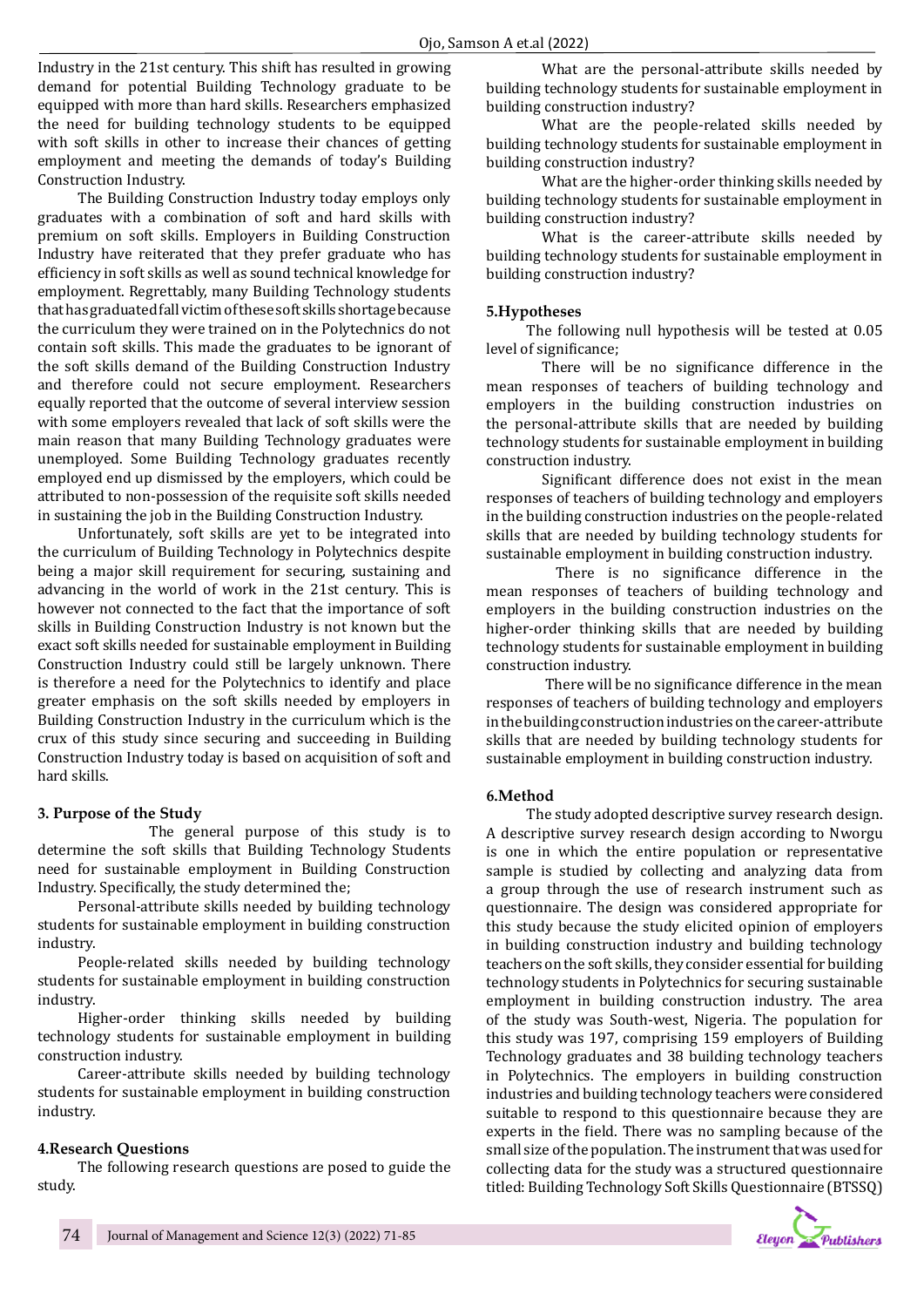developed by the researcher after extensive review of extant literatures on soft skills. The questionnaire is divided into two parts, I and II (see appendix D, page 124). Part I contains items that elicited the demographic information of the respondents. Part II contains 62 items on soft skills and is divided into four sections (A, B, C and D). Section A contains 17 items designed to find out the personal-attribute skills, section B contains 15 items designed to find out the people-related skills, section C contains 15 items designed to find out the higher-order thinking skills and section D contains 15 items designed to find out the career-attribute skills. The questionnaire was based on a five-point Likert-type scale of Extremely Needed (EN), Somewhat Needed (SN), Neither Needed or Not Needed (NN), Somewhat Not Needed (SN) and Extremely Not Needed (EN) with a corresponding value of 5, 4, 3, 2 and 1 respectively. The instrument, BTSSQ was face validated by five experts; three from the Department of Industrial Technical Education, University of Nigeria, Nsukka and two from registered building construction companies in Ondo and Ekiti States. Each expert was served a copy of the questionnaire and was asked to identify ambiguities and give suggestions for improving the instrument towards meeting the objectives of the study. The experts assessed the instruments and ensured that the items were clearly stated and appropriate for the stated research questions and hypotheses. This is in line with Nworgu (2015) who asserted that validity is the degree to which a test measures what it is designed to measure. Therefore, the comments, suggestions, and criticisms made independently by the experts helped the researcher to modify and produce the final draft of the instrument. The Cronbach alpha coefficient (∝) method was used to ascertain the internal consistency of the questionnaire items. It was obtained by administering the questionnaire on five building technology teachers in Kwara State Polytechnics and 15 employers in building construction industry in Kwara State which is outside the study area but have similar features to the studied area. This is in line with Uzoagulu (2011) that the reliability of an instrument is the consistency of the instrument in measuring whatever it purports to measure. The data from the preliminary study was analyzed using Statistical Package for Social Sciences (SPSS) to determine the reliability coefficient of the instrument. Chronbach Alpha Coefficient method was then applied to determine the internal consistency of the instrument. The reliability values obtained were 0.84, 0.90, 0.88 and 0.90, for research questions 1-4 respectively. Overall reliability of the instrument was 0.88 indicating a reliability coefficient of the instrument. One hundred and ninety-seven copies of the questionnaire were administered on employers in registered building construction industry and building technology teachers in Polytechnics by the researcher with the help of two research assistants (one in each State) through personal contact. The research assistants were properly briefed on the objectives of the study in other to keep them abreast of the importance of the study as well as to ensure appropriate administration, safe handling and high return rate of the instrument. The research assistants were given two weeks to administer and collect the copies of the questionnaire in their respective States while the researcher went round during the third week to retrieve the copies of the instrument from the research assistants at designated places. Ninety-three percent (183) out of the copies of the questionnaire administered

(197) were retrieved. The data collected for this study were analyzed using mean and t-test. The mean was used to answer the research questions while the t-test was used in testing the hypotheses at 0.05 level of significance. The following real limits of numbers of the respective nominal values of the fivepoint scale were used for the interpretation of the calculated means and answering of the research questions accordingly;

| Scale Point                  | Nominal Value | Real limits   |
|------------------------------|---------------|---------------|
| <b>Extremely Needed (EN)</b> | 5             | $4.50 - 5.00$ |
| Somewhat Needed (SN)         | 4             | $3.50 - 4.49$ |
| Neither Needed or            | 3             | $2.50 - 3.49$ |
| Not Needed (NN)              |               |               |
| Somewhat Not                 | 2             | $1.50 - 2.49$ |
| Needed (SN)                  |               |               |
| <b>Extremely Not</b>         | 1             | $0.50 - 1.49$ |
| Needed (EN)                  |               |               |

In the hypotheses, any item where calculated significant (2-tailed) value is greater than 0.05, hypotheses of no significant difference was upheld at 0.05 level; but where the calculated significant (2-tailed) value is less or equal to 0.05, hypotheses of no significant difference was rejected at .05 level of significance. The computation of the mean and t-test was carried out using Statistical Package for Social Sciences (SPSS) version 22.

# **7.Results**

The data presented in Table 1 above revealed that items 1, 3, 4, 7, 8, 9, 10, 12, 13, 15, 16 and 17 had means above 4.50, indicating that the respondents regarded them as 'extremely needed' by building technology students in Polytechnic for sustainable employment in building construction industry in Ondo and Ekiti States. In the same vein, items 2, 5, 6, 11 and 14 had mean ranging from 4.38 to 4.49 showing they were seen to be 'somewhat needed' by building technology students in Polytechnic for sustainable employment in building construction industry in Ondo and Ekiti States. The Table also showed that the standard deviations (SD) of all the items are within the range of 0.52 to 0.84. This indicated that the respondents were not very far from one another in their responses.

The mean value of items 18, 20, 22, 23, 25, 26, 28, 29, 30, 31 and 32 as presented in Table 2 falls between 4.50 to 5.00. This indicates that the skills items are 'extremely needed' by building technology students in Polytechnic for sustainable employment in building construction industry in Ondo and Ekiti States. On the other hand, items 19, 21, 24 and 27 were regarded by the respondents to be 'somewhat needed' by building technology students in Polytechnic for sustainable employment in building construction industry in Ondo and Ekiti States. This is because their mean responses falls within 3.50 to 4.49 on the scale. Meanwhile, all the items had their standard deviations (SD) ranging from 0.53 to 0.84 which implies that the respondents are very close to one another in their responses.

The result presented in Table 3 above showed that 10 items on the higher-order thinking skills are 'extremely needed' by building technology students in Polytechnic for sustainable employment in building construction industry in Ondo and Ekiti States while five items are 'somewhat needed'.

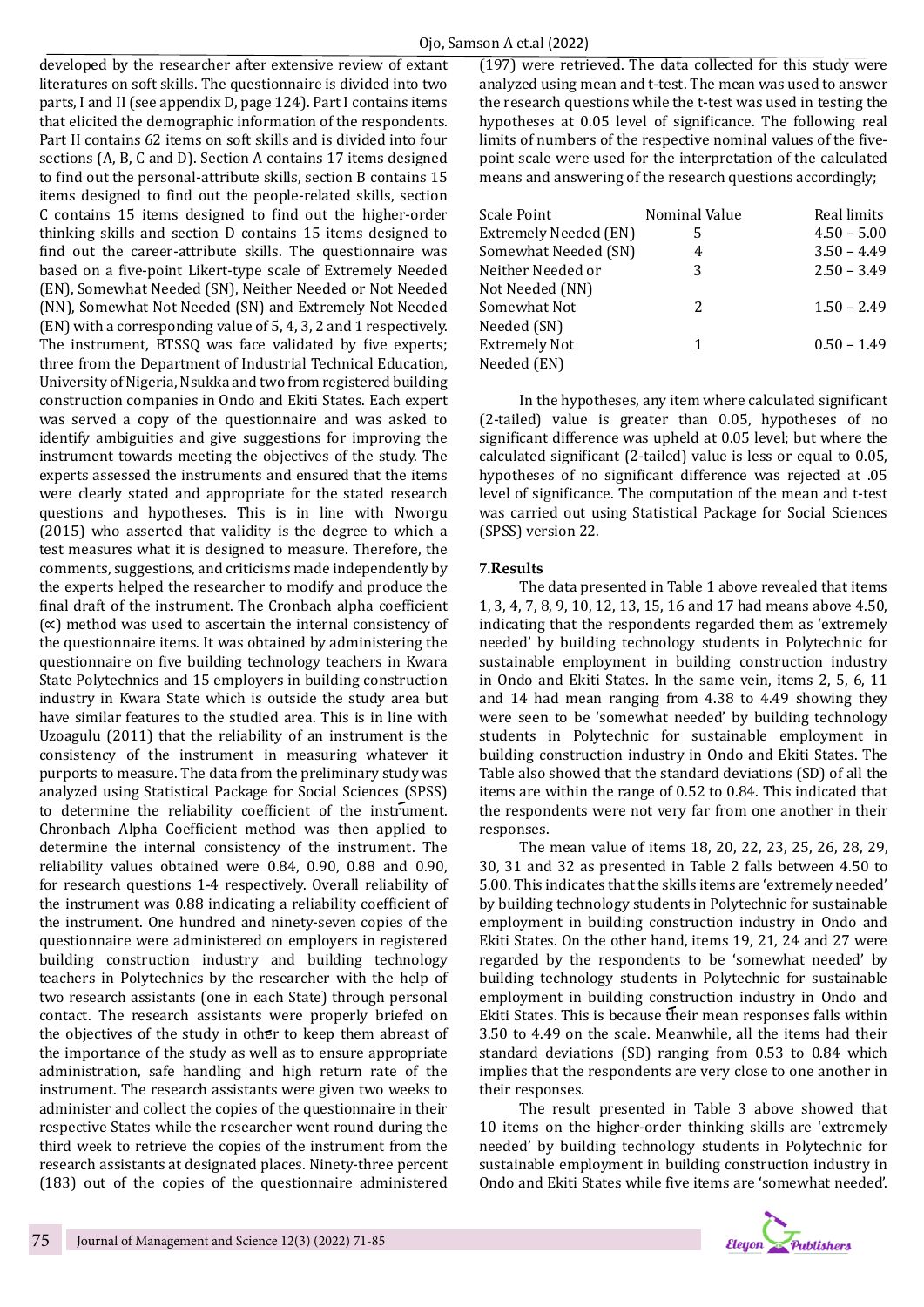This is because the mean of the items range from 4.50 to 5.00 and 3.50 to 4.49 respectively. The standard deviations (SD) of all the items which range from 0.64 to 0.86 as shown also in the Table, indicates that the respondents were not entirely different in their opinions.

The data in table 4 as shown above revealed that the mean of all the 15 items range from 4.50 to 4.81 which falls within 4.50-5.00 on the scale. This showed that the mean value of each of the item was above the 4.50, indicating that all the career-attribute skills items are 'extremely needed' by building technology students in Polytechnic for sustainable employment in building construction industry in Ondo and Ekiti States. The Table also showed that the standard deviations (SD) of the items are within the range of 0.48 to 0.83 and are positive. This indicated that the respondents were not very far from one another in their responses.

Table 5 presents the t-test analysis of the responses of building technology teachers and employers in building construction industry on the personal-attribute skills needed by building technology students for sustainable employment in the building construction industry. The data revealed that items 5, 6, 9, 13 and 14 had probability values of .00, .03, .01, .0  $2 \left( \frac{1}{2} \right)$ 

and .00 respectively, which were less than the probability value of 0.05. This implies that there is a significant difference in the mean responses of respondents on items 5, 6, 9, 13 and 14 of the personal-attribute skills needed by building technology students for sustainable employment in building construction industry. Therefore, the null hypothesis of no significant difference was rejected for those items. On the other hand, items 1, 2, 3, 4, 7, 8, 10, 11, 12, 15, 16 and 17 had probability values ranging from .06 to .10 which are higher than the probability value of 0.05. This indicated that, the null hypotheses of no significant difference in the mean responses of building technology teachers and employers in building construction industry on the personal-attribute skills needed by building technology students for sustainable employment in building construction industry is accepted for the items.

The t-test analysis of the responses of respondents on the people-related skills needed by building technology students for sustainable employment in building construction industry as presented in Table 6 revealed that items 23, 27, 29, 31 and 32 with probability values of .03, .04, .01, .00 and .03 respectively are less than the probability value of 0.05. This implies that there is a significant difference in the mean responses of building technology teachers and employers in building construction industry on items 23, 27, 29, 31 and 32 of the people-related skills needed by building technology students for sustainable employment in building construction industry. Therefore, the null hypothesis of no significant difference was rejected for those items. On the contrary, items 18, 19, 20, 21, 22, 24, 25, 26, 28 and 30 had probability values ranging from .06 to .30 which are higher than the probability value of 0.05. Therefore, the null hypotheses of no significant difference in the mean responses of building technology teachers and employers in building construction industry on items 18, 19, 20, 21, 22, 24, 25, 26, 28 and 30 of the peoplerelated skills needed by building technology students for sustainable employment in building construction industry for those items is accepted.

The data shown in Table 7 above revealed that items 34, 38, 44, 45 and 46 with probability values of .00, .04, .01, .04 and .02 respectively are less than the probability value of 0.05 indicating that there is a significant difference in the mean responses of building technology teachers and employers in building construction industry on items 34, 38, 44, 45 and 46 of the higher-order thinking skills needed by building technology students for sustainable employment in building construction industry. Therefore, the null hypothesis of no significant difference was rejected for those items. Similarly, items 33, 35, 36, 37, 39, 40, 41, 42, 43 and 47 on the Table had probability values ranging from .06 to .43 which is higher than the probability value of 0.05. This shows that, the null hypotheses of no significant difference in the mean responses of the respondents on the higher-order thinking skills needed by building technology students for sustainable employment in building construction industry for those items is accepted.

Table 8 shows that items 49, 52, 54, 59, 61 and 62 with corresponding probability values of .02, .02, .03, .01, .03 and .02 are less than the probability value of 0.05. On the other hand, items 48, 50, 51, 53, 55, 56, 57, 58 and 60 had probability values ranging from .06 to .34 which are higher than the probability value of 0.05. This implies that while respondents differ in their opinions on some of the career-attribute skills items (items 49, 52, 54, 59, 61 and 62) needed by building technology students for sustainable employment in building construction industry, they do not differ on some of the items (items 48, 50, 51, 53, 55, 56, 57, 58 and 60). Therefore, the null hypotheses of no significant difference in the mean responses of building technology teachers and employers in building construction industry on the career-attribute skills needed by building technology students for sustainable employment in building construction industry was rejected for items 49, 52, 54, 59, 61 and 62 while it was accepted for items 48, 50, 51, 53, 55, 56, 57, 58 and 60.

#### **8.Discussion**

The findings of this study revealed that all the 17 items on personal-attribute skills are needed by building technology students for sustainable employment in building construction industry. This shows that personalattribute skills is one of the major skill requirement that characterized securing and sustaining employment in the building construction industry, and as such it should be acquired by building technology students in the Polytechnics. The findings are in line with Aworanti (2012) who stated that personal attribute skills such as skills in; been responsible and resourceful, showing self-confident, optimism, common sense, responsibility, a sense of humour and integrity are needed for effective management of oneself at work and for enhancement of one's personality. These skills deal with an employee's character, which are developed and modified accordingly for optimum building construction work performance and relationship with other people at building construction workplace. Andor (2016) emphasized that a good personal attribute skill protrudes a person's image and enhance the persons' personality at work or other places. The findings also revealed many personal attribute skills needed by building technology

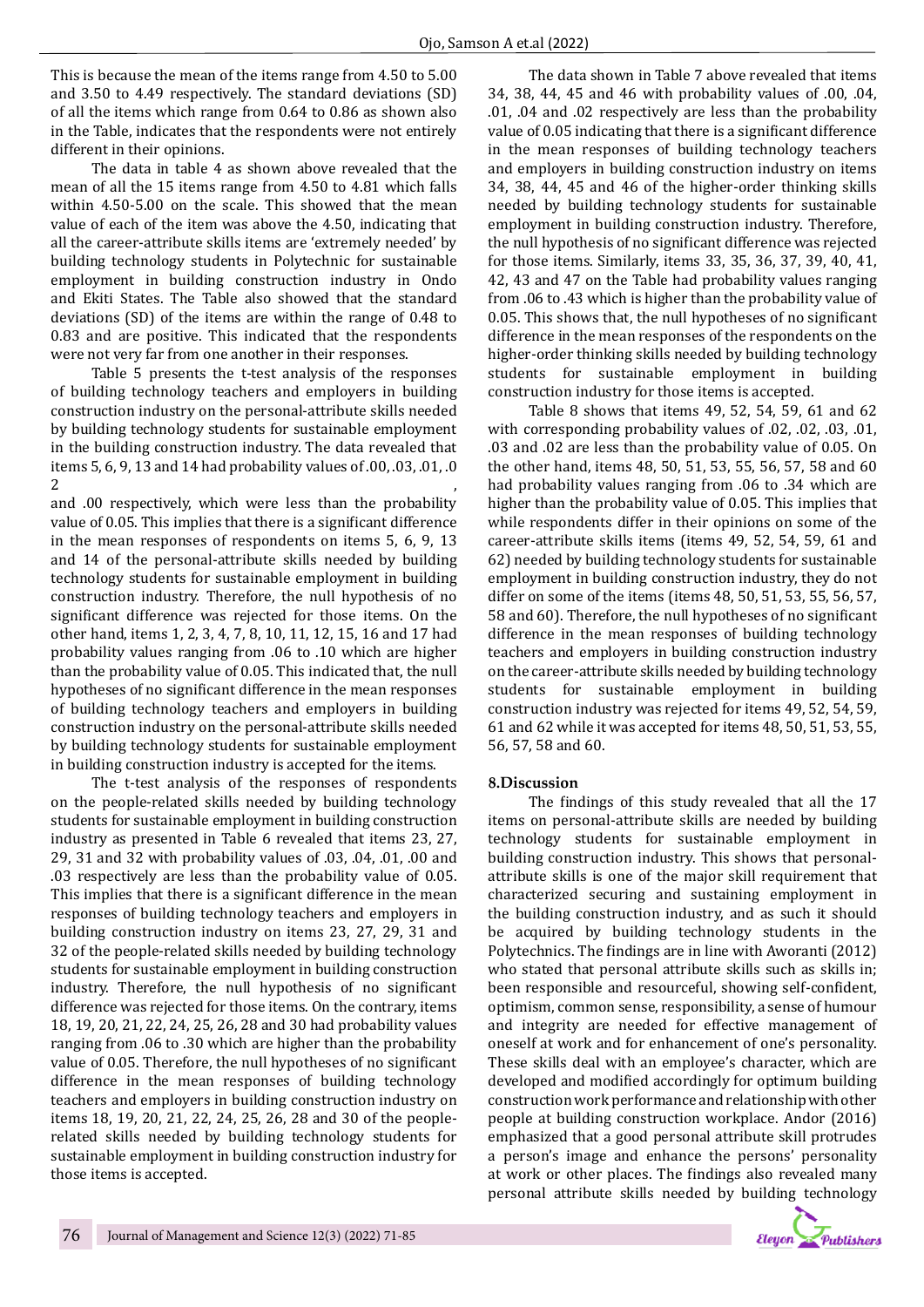students which are in tandem with Kamenetz (2015) who posited that personal-attribute skills involve ability to persevere, display self-control and be conscientious. Similarly, Prasanta (2014) reported that when it comes to growing in an organization, it is the personality that matters especially in large organizations where several people with similar technical expertise will compete for a promotion. There is therefore no doubt that personal attribute skills protrude a person's image and enhance the persons' personality at work or other places. The result of the analysis revealed that significant difference does not exist in the mean responses of teachers of building technology and employers in the building construction industries on the personal-attribute skills needed by building technology students for sustainable employment in building construction industry for 12 items. Therefore, the stated hypothesis of no difference was upheld for the 12 items. However, significant difference exists in the mean responses of the teachers and employers which led to the rejection of the stated hypothesis of no difference for five items. This indicated that, the work nature of the two groups of respondents had a little impact on their opinion with respect to some of the personal-attribute skills items that building technology student need for sustainable employment in building construction industry.

This study revealed 15 people-related skills that are needed by building technology students for sustainable employment in building construction industry. This shows that it is important for building technology students in polytechnic to acquire people-related skills in other to work with others effectively in building construction's workplace since the job of constructing a building cannot be completed by a single individual. This finding is in consonance with Doyle (2015) who reported that employers look for those who can function as a part of a team and can balance personal achievements with group goals. Furthermore, Marcel (2012) who stated that people-related skills help in promoting positive attitude, effective communication, respectful interaction and the ability to remain composed in difficult situations is also in accordance with the findings of this study. Lippman, Ryberg, Carney and Moore (2015) reported that an international survey of 380 employers revealed that undergraduates between ages 15 to 29 require "soft skills" to understand work environment, work with colleagues, do well, and achieve organization's goals so as to succeed in the 21st Century workforce. Therefore, students need to learn about the principles of fairness, relationship maintenance and seeking a mutually beneficial outcome for all parties involved in the workplace (Spiers, 2012). The result of the analysis also revealed that significant difference does not exist in the mean responses of teachers of building technology and employers in the building construction industry on the people-related skills needed by building technology students for sustainable employment in building construction industry for 10 items. Therefore, the stated hypothesis of no difference was upheld for the 10 items. However, there is a significant difference in the mean responses of the respondents which led to the rejection of the null hypothesis for five items. This signifies that the work nature of the two groups of respondents had little impact on their opinion with respect to some of the people-related skills items that building technology students need for sustainable employment in building construction industry.

The findings of this study showed that 15 higherorder thinking skills are needed by building technology students for sustainable employment in building construction industry. These skills are needed in solving constructionbased problem in an innovative way. This is in agreement with Aworanti (2012) who stated that higher-order thinking skills include a person's skills set and ability to perform a certain type of task or activity that is geared towards solving a unique problem. According to Cleary, Flynn and Thomasson (2006); NCVER (2003), higher-order thinking skills involve skills in critical thinking, creativity, planning, collecting and organizing information, taking decision, solving problems, adapting to change and learning how to learn. This shows that there is the need for building technology students in polytechnic to acquire higher-order thinking skills in other to understand the peculiarities in different emerging challenges in the workplace, think logically and critically and organize such thought in a creative and innovative way as well as take appropriate decision that will enhance solution to such problems leading to the achievement of the goals and objectives in building construction's workplace. The United States Department of Labor (2013) also reported in line with the findings of this study that effective critical thinkers are able to pull together data and solve problems in a logical and systematic manner.

The result of the analysis also indicated that the work nature of building technology teachers and employers in building construction industry had impact on their opinion with respect to some of the higher-order thinking skills items that building technology students need for sustainable employment in building construction industry. This is because while significant difference does not exist in the mean responses of teachers of building technology and employers in the building construction industries on the higher-order thinking skills needed by building technology students for sustainable employment in building construction industry for 10 items, significant difference exist in the mean responses of the respondents on five items. This led to the acceptance of the hypothesis of no significance difference for the 10 items and rejection of the hypothesis of no significance difference for the five items accordingly.

This study revealed that 15 career-attribute skills that are needed by building technology students for sustainable employment in building construction industry. The findings show that building technology students need career-attribute skills in other to navigate the world of work especially the building construction industry. This means that there is need for building technology students in Polytechnic to acquire career-attribute skills in other to have a better understanding and sustain employment in building construction's workplace. These findings were in agreement with the report in the Occupational Outlook Handbook (2012) that, in an increasingly interdependent world of work, employees need career attribute skills when meeting with clients from different backgrounds and heterogeneous groups in other to cater for their individual needs without hampering professional ethics. Laker and Powell (2011) also posited in line with the findings of this study that, students who possess career-attribute skills will have an improve workplace performance, in that they will be motivated, delegate tasks effectively, demonstrate

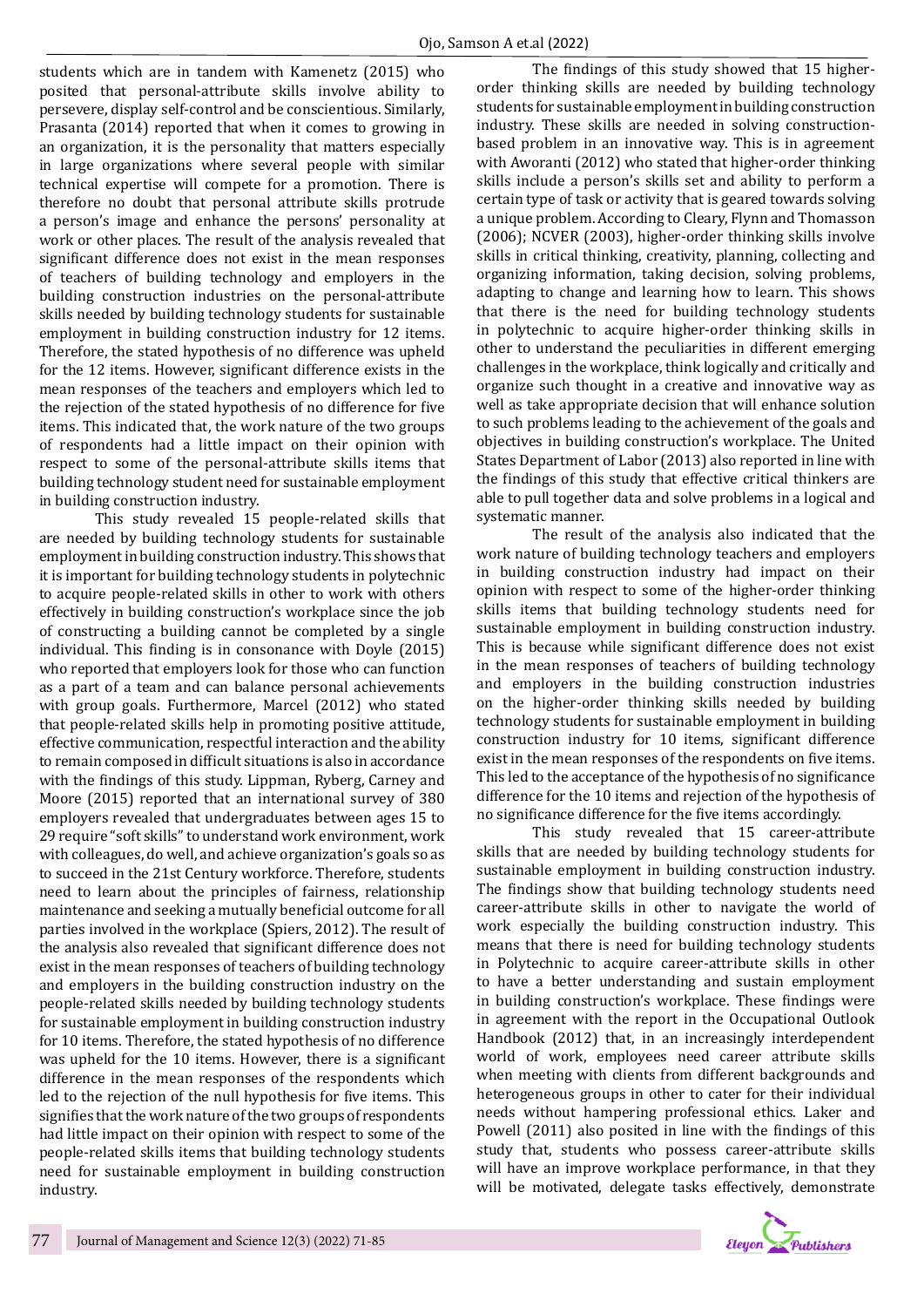positivity and optimism in achieving organization goals, will be trustworthy and respected, will provide constructive feedback, will be committed and flexible in accepting changes. The study shows that employers are looking for employees who have a motivating spirit which is a valuable asset for their company in regards to persuading, empowering, and identifying the strengths in others in order to get a task done efficiently. The skills highlighted in this study are similar to James & James, 2004 who stated that career attribute skills include leadership, work ethics, adaptability and customer service. Although, the result of the analysis revealed that significant difference does not exist in the mean responses of teachers of building technology and employers in the building construction industries on the career-attribute skills needed by building technology students for sustainable employment in building construction industry for nine items while significant difference exist in the mean responses of the respondents on six items. This can be attributed to the diversity in the work nature of the respondents which has had a little impact on their opinion with respect to some of the career-attribute skills items that building technology students need for sustainable employment in building construction industry.

# **9.Implications of the Study**

The findings of this study has a lot of implications for the Federal Government of Nigeria, National Board for Technical Education, Technical and Vocational Education planners and administrators, building technology teachers and students.

Until soft skills such as personal-attribute skills, people-related skills, higher-order thinking skills and career-attribute skills are integrated into the curriculum of building technology in the Polytechnic, building technology students will continue to face difficult challenge in securing sustainable employment in building construction industry. This will continue to lead to youth restiveness and promote a lot of social vices among graduates. The nation's economy will also continue to suffer a huge setback as many of the graduates won't be able to contribute to the development of the nation's growth and development. The rate of dependency will also continue to be on the increase and the imminent danger of poverty will be on the rise placing Nigeria in a bad spot light within the comity of nations.

The implications of this study will greatly serve as a challenge to National Board for Technical Education (NBTE). This is based on the fact that the non-implementation of the findings and recommendations of this study will continue to affect the ability of building technology graduates in securing sustainable employment in building construction industry. Therefore, the goal of establishing the Polytechnic will continue to suffer defeat. Furthermore, there might be reduction in the rate of enrolment of students for building technology programme in the Polytechnic as a result of lack of assurance of earning a worthwhile living upon graduation from the Polytechnic which may lead to retrenchment of building technology teachers in the Polytechnic.

#### **Table 1**

**Mean Responses of the Respondents on the Personal-attribute Skills Needed by Building Technology Students for Sustainable Employment in Building Construction Industry** 

|                         |                                                                                                                                   |             | $(N=183)$ |                 |
|-------------------------|-----------------------------------------------------------------------------------------------------------------------------------|-------------|-----------|-----------------|
| S/N                     | <b>Item Statement</b>                                                                                                             | <b>Mean</b> | <b>SD</b> | <b>Decision</b> |
| 1                       | <b>Ability To Manage Self While Handling Building Construction Works</b>                                                          | 4.84        | .53       | EN              |
| $\mathbf{2}$            | Ability To Keep Learning On Integrating Emerging Technologies In Building Construction<br><b>For Optimum Building Performance</b> | 4.38        | .76       | SN              |
| 3                       | Exhibiting high self-esteem while dealing with people involved in building construction<br>works                                  | 4.51        | .78       | EN              |
| $\overline{\mathbf{4}}$ | Ability to deal with building construction work pressure                                                                          | 4.52        | .83       | EN              |
| 5                       | Being able toadapt to new situations at building construction workplace                                                           | 4.48        | .75       | <b>SN</b>       |
| 6                       | Being reliable while handling building construction works                                                                         | 4.49        | .80       | <b>SN</b>       |
| 7                       | Ability to manage building construction project time effectively for quick delivery                                               | 4.57        | .76       | EN              |
| 8                       | Ability to demonstrate positive work behavior at building construction workplace                                                  | 4.54        | .74       | EN              |
| 9                       | Being resourceful while handling building construction work                                                                       | 4.53        | .79       | EN              |
| 10                      | Ability to learn from building construction related life experiences to make expert<br>judgment                                   | 4.57        | .74       | EN              |
| 11                      | Ability to seek building construction work-related information                                                                    | 4.48        | .82       | SN              |
| 12                      | Ability to accept responsibility while handling building construction work without<br>complain                                    | 4.57        | .74       | EN              |
| 13                      | Ability to develop personal building construction growth goals that are self-motivating                                           | 4.79        | .56       | EN              |
| 14                      | Ability to identify personal strengths and weaknesses while handling building construction<br>works                               | 4.44        | .71       | <b>SN</b>       |
| 15                      | Ability to accept and learn from building construction work's criticism                                                           | 4.51        | .75       | EN              |
| 16                      | Ability to accept the consequences of one's actions while carrying out building construction<br>works                             | 4.59        | .85       | EN              |
| 17                      | Ability to identify opportunities not obvious to others at building construction workplace                                        | 4.55        | .80       | EN              |

#### **Key: SD = Standard Deviation, EN = Extremely Needed, SN = Somewhat Needed.**

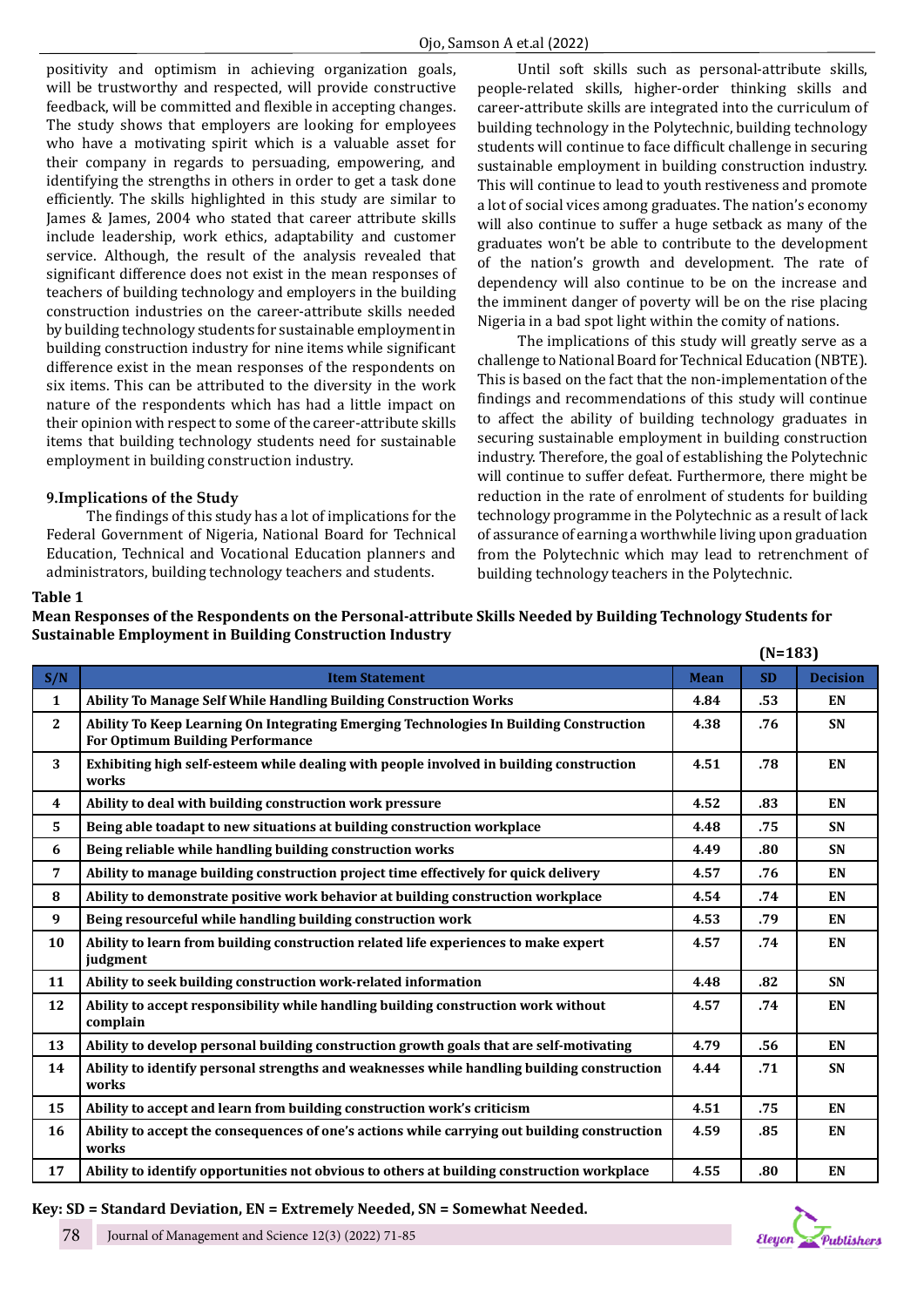**Mean Responses of the Respondents on the People-Related Skills Needed by Building Technology Students for Sustainable Employment in Building Construction Industry** 

|     |                                                                                                                        |             |           | $(N=183)$       |
|-----|------------------------------------------------------------------------------------------------------------------------|-------------|-----------|-----------------|
| S/N | <b>Item Statement</b>                                                                                                  | <b>Mean</b> | <b>SD</b> | <b>Decision</b> |
| 18  | Ability to listen with clear understanding of other people's view in building construction<br>workplace                | 4.75        | .53       | EN              |
| 19  | Speak clearly with direction to others in building construction workplace                                              | 4.49        | .64       | <b>SN</b>       |
| 20  | Ability to share building construction work-related information with others at work                                    | 4.57        | .72       | EN              |
| 21  | Negotiate responsively with building construction clients                                                              | 4.49        | .80       | <b>SN</b>       |
| 22  | Empathize with building construction clients                                                                           | 4.55        | .76       | EN              |
| 23  | Understand the needs of building construction clients                                                                  | 4.51        | .77       | EN              |
| 24  | Ability to work with building construction people of different ages, gender, race, religion<br>or political persuasion | 4.46        | .77       | <b>SN</b>       |
| 25  | Ability to work in building construction workplace as an individual                                                    | 4.52        | .79       | EN              |
| 26  | Ability to coach, mentor and give feedback to others in building construction workplace                                | 4.57        | .71       | EN              |
| 27  | Resolve clients' concerns in relation to complex building construction project                                         | 4.49        | .84       | <b>SN</b>       |
| 28  | Show courtesy to other people at building construction workplace                                                       | 4.54        | .84       | EN              |
| 29  | Ability to build and maintain relationship with people at building construction workplace                              | 4.57        | .75       | EN              |
| 30  | Ability to manage conflict with others at building construction workplace                                              | 4.56        | .76       | EN              |
| 31  | Allocate resources to tasks effectively at work for successful building construction works                             | 4.51        | .76       | EN              |
| 32  | Ability to work in building construction workplace as a member of a team                                               | 4.54        | .75       | EN              |

# **Key: SD = Standard Deviation, EN = Extremely Needed, SN = Somewhat Needed.**

# **Table 3**

**Mean Responses of the Respondents on the Higher-Order Thinking Skills Needed by Building Technology Students for Sustainable Employment in Building Construction Industry** 

|     |                                                                                                                              |             |           | $(N=183)$       |
|-----|------------------------------------------------------------------------------------------------------------------------------|-------------|-----------|-----------------|
| S/N | <b>Item Statement</b>                                                                                                        | <b>Mean</b> | <b>SD</b> | <b>Decision</b> |
| 33  | Initiate innovative solutions to building construction work-related problems                                                 | 4.68        | .64       | EN              |
| 34  | Ability to organize building construction activities effectively for maximum construction productivity                       | 4.35        | .86       | <b>SN</b>       |
| 35  | Ability to manipulate building construction related information for construction of buildings with<br>optimum performance    | 4.54        | .75       | EN              |
| 36  | Interpret building construction information and drawing appropriate conclusions                                              | 4.51        | .84       | EN              |
| 37  | Ability to think critically while handling building construction works                                                       | 4.50        | .79       | EN              |
| 38  | Ability to conceptualized thinking in a meaningful way while handling building construction works                            | 4.53        | .73       | EN              |
| 39  | Ability to make sound decisions regarding any building construction works                                                    | 4.46        | .84       | <b>SN</b>       |
| 40  | Ability to assess building construction work needs                                                                           | 4.43        | .84       | SN              |
| 41  | Predict future trends and patterns of activities in building construction workplace                                          | 4.49        | .84       | SN              |
| 42  | Accommodate multiple building construction client's demands for commitment of time, energy, and<br>resources                 | 4.54        | .79       | EN              |
| 43  | Ability to analyze the interrelationships of building construction events and ideas from several<br>perspectives             | 4.58        | .72       | EN              |
| 44  | Evaluate major alternative points of view about building construction projects                                               | 4.57        | .74       | EN              |
| 45  | Test assumptions about possible trends in construction works by taking the context of data and<br>circumstances into account | 4.55        | .78       | EN              |
| 46  | Translate building construction ideas into workable construction activities                                                  | 4.50        | .73       | EN              |
| 47  | Being creative while handling building construction works                                                                    | 4.49        | .81       | SN              |

**Key: SD = Standard Deviation, EN = Extremely Needed, SN = Somewhat Needed.**

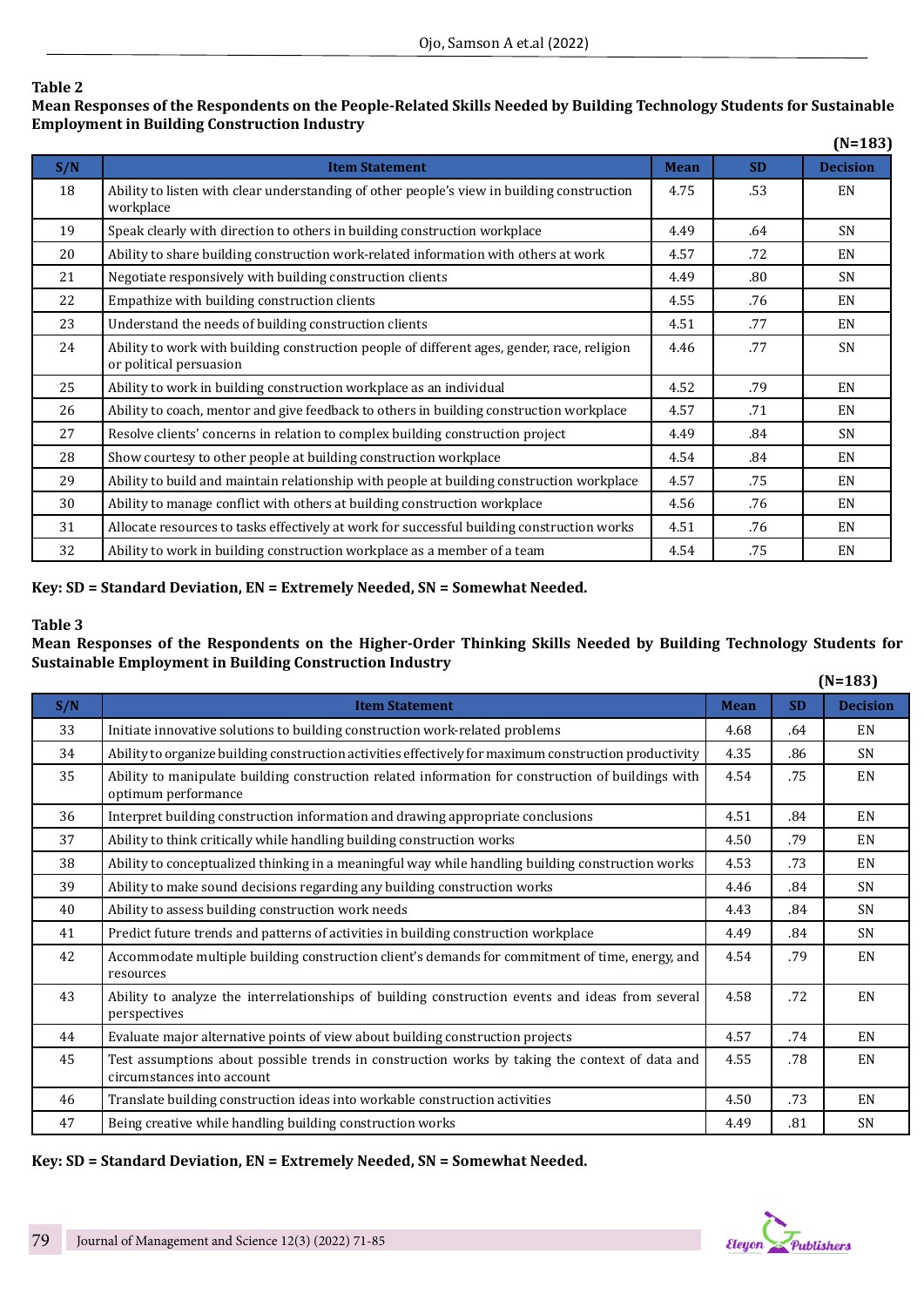**Mean Responses of the Respondents on the Career-attribute Skills Needed by Building Technology Students for Sustainable Employment in Building Construction Industry** 

|     |                                                                                                                |             |           | $(N=183)$       |
|-----|----------------------------------------------------------------------------------------------------------------|-------------|-----------|-----------------|
| S/N | <b>Item Statement</b>                                                                                          | <b>Mean</b> | <b>SD</b> | <b>Decision</b> |
| 48  | Ability to plan the use of building construction resources effectively for maximum construction result         | 4.61        | .74       | EN              |
| 49  | Participate in continuous improvement processes of building construction for optimum performance               | 4.57        | .73       | EN              |
| 50  | Develop a building construction career vision and proactive plan to achieve it                                 | 4.68        | .72       | EN              |
| 51  | Understand basic building construction systems and their relationships                                         | 4.81        | .48       | EN              |
| 52  | Ability to be aware of emerging technologies in building construction                                          | 4.50        | .82       | EN              |
| 53  | Ability to show integrity at building construction workplace that leads to professionalism                     | 4.56        | .75       | EN              |
| 54  | Understand the ethics of building construction workplace                                                       | 4.50        | .78       | EN              |
| 55  | Display accountability for actions taken while handling building construction works                            | 4.51        | .82       | EN              |
| 56  | Ability to develop and promote strong public image of the construction team                                    | 4.53        | .83       | EN              |
| 57  | Ability to render selfless service while undertaking any building construction works                           | 4.53        | .74       | EN              |
| 58  | Satisfy building construction clients and co-workers in attainment of building construction workplace<br>goals | 4.57        | .79       | EN              |
| 59  | Being motivated and motivating others to carry out building construction works in line building standards      | 4.54        | .79       | EN              |
| 60  | Ability to administer people handling building construction works                                              | 4.60        | .69       | EN              |
| 61  | Ability to manage building construction project resources efficiently                                          | 4.54        | .75       | EN              |
| 62  | Ability to ensure building construction project are delivered in line with its construction priorities         | 4.59        | .76       | EN              |

**Key: X = Mean, SD = Standard Deviation, EN = Extremely Needed, SN = Somewhat Needed.**

**Table 5**

**The t-test Analysis of the Mean Responses of Respondents on the Personal-attribute Skills Needed by Building Technology Students for Sustainable Employment in Building Construction Industry** 

|     | $(N1=31, N2=152)$                                                                                                          |      |      |           |      |       |      |                 |
|-----|----------------------------------------------------------------------------------------------------------------------------|------|------|-----------|------|-------|------|-----------------|
| S/N | <b>Items Statements</b>                                                                                                    | X1   | S.D1 | <b>X2</b> | S.D2 | t-cal | Sig. | <b>Decision</b> |
| 1.  | Ability to manage self while handling building construction works                                                          | 4.97 | .18  | 4.82      | .57  | 1.47  | .14  | <b>NS</b>       |
| 2.  | Ability to keep learning on integrating emerging technologies in building<br>construction for optimum building performance | 4.39 | .50  | 4.38      | .81  | .04   | .97  | <b>NS</b>       |
| 3.  | Exhibit high self-esteem while dealing with people involved in building construction<br>works                              | 4.71 | .53  | 4.47      | .81  | 1.59  | .11  | <b>NS</b>       |
| 4.  | Ability to deal with building construction work pressure                                                                   | 4.68 | .60  | 4.49      | .87  | 1.17  | .25  | <b>NS</b>       |
| 5.  | Adapt to new situations at building construction workplace                                                                 | 4.83 | .37  | 4.41      | .78  | 2.98  | .00. | S.              |
| 6.  | Being reliable while handling building construction works                                                                  | 4.77 | .43  | 4.43      | .85  | 2.16  | .03  | S               |
| 7   | Ability to manage building construction project time effectively for quick delivery                                        | 4.77 | .42  | 4.53      | .81  | 1.66  | .10  | <b>NS</b>       |
| 8   | Demonstrate positive work behavior at building construction workplace                                                      | 4.71 | .58  | 4.51      | .76  | 1.39  | .16  | <b>NS</b>       |
| 9   | Being resourceful while handling building construction work                                                                | 4.87 | .34  | 4.46      | .84  | 2.68  | .01  | S               |
| 10  | Ability to learn from building construction related life experiences to make expert<br>judgment                            | 4.74 | .51  | 4.53      | .77  | 1.44  | .15  | <b>NS</b>       |
| 11  | Ability to seek building construction work-related information                                                             | 4.71 | .46  | 4.43      | .87  | 1.75  | .08  | <b>NS</b>       |
| 12  | Ability to accept responsibility while handling building construction work without<br>complain                             | 4.77 | .50  | 4.53      | .77  | 1.67  | .10  | <b>NS</b>       |
| 13  | Ability to develop personal building construction growth goals that are self-<br>motivating                                | 5.00 | .00. | 4.74      | .60  | 2.36  | .02  | S               |
| 14  | Ability to identify personal strengths and weaknesses while handling building<br>construction works                        | 4.84 | .37  | 4.36      | .74  | 3.54  | .00. | S               |
| 15  | Ability to accept and learn from building construction work's criticism                                                    | 4.68 | .48  | 4.48      | .79  | 1.34  | .18  | <b>NS</b>       |
| 16  | Ability to accept the consequences of one's actions while carrying out building<br>construction works                      | 4.84 | .37  | 4.54      | .91  | 1.81  | .07  | <b>NS</b>       |
| 17  | Identify opportunities not obvious to others at building construction workplace                                            | 4.81 | .48  | 4.50      | .84  | 1.97  | .06  | <b>NS</b>       |

 **Key: N1 = Total Number of Building Technology Teachers, N2 = Total Number of Employers in Building Construction Industry; X1= Mean of Building Technology Teachers, X2 = Mean of Employers in Building Construction Industry; SD1= Standard Deviation of Building Technology Teachers, SD2= Standard Deviation of Employers in Building Construction Industry; df = degree of freedom (181), Sig = Significance Level (2 tailed); t-cal. = calculated values of t-test on SPSS; S = significant, NS = Not Significant**

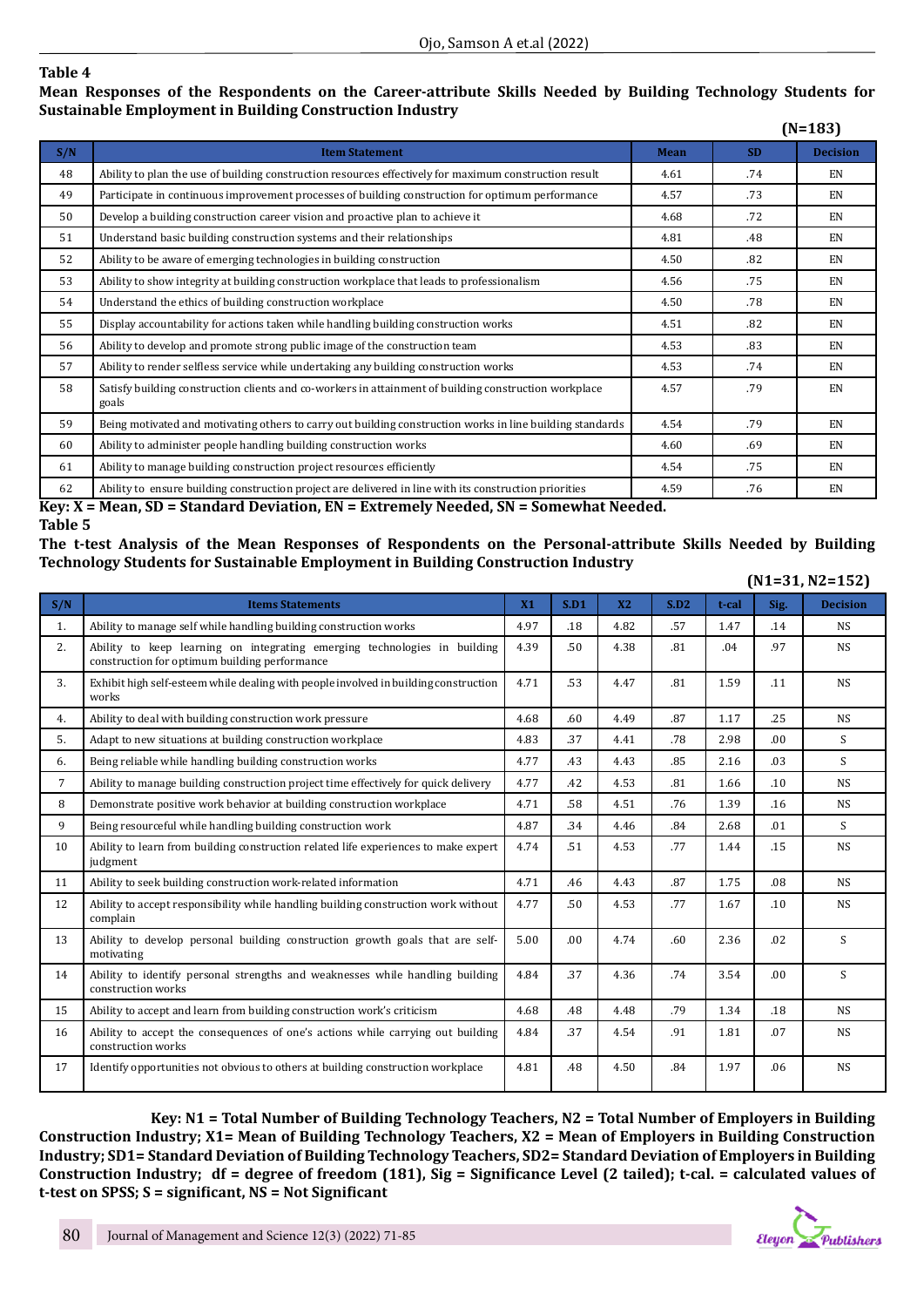|     |                                                                |           |      |           |      |       |      | $(N1=31, N2=152)$ |
|-----|----------------------------------------------------------------|-----------|------|-----------|------|-------|------|-------------------|
| S/N | <b>Items Statements</b>                                        | <b>X1</b> | S.D1 | <b>X2</b> | S.D2 | t-cal | Sig. | <b>Decision</b>   |
| 18  | Ability to listen with clear understanding of other people's   | 4.84      | .45  | 4.73      | .54  | 1.05  | .30  | <b>NS</b>         |
|     | view in building construction workplace                        |           |      |           |      |       |      |                   |
| 19  | Speak clearly with direction to others in building             | 4.65      | .49  | 4.46      | .66  | 1.48  | .14  | <b>NS</b>         |
|     | construction workplace                                         |           |      |           |      |       |      |                   |
| 20  | Ability to share building construction work-related            | 4.77      | .56  | 4.53      | .75  | 1.75  | .08  | <b>NS</b>         |
|     | information with others at work                                |           |      |           |      |       |      |                   |
| 21  | Negotiate responsively with building construction clients      | 4.74      | .51  | 4.44      | .84  | 1.93  | .06  | <b>NS</b>         |
| 22  | Empathize with building construction clients                   | 4.71      | .59  | 4.51      | .79  | 1.31  | .19  | <b>NS</b>         |
| 23  | Understand the needs of building construction clients          | 4.77      | .50  | 4.45      | .80  | 2.13  | .03  | S                 |
| 24  | Ability to work with building construction people of           | 4.68      | .54  | 4.42      | .80  | 1.70  | .09  | <b>NS</b>         |
|     | different ages, gender, race, religion or political persuasion |           |      |           |      |       |      |                   |
| 25  | Ability to work in building construction workplace as an       | 4.71      | .53  | 4.48      | .83  | 1.48  | .14  | <b>NS</b>         |
|     | individual                                                     |           |      |           |      |       |      |                   |
| 26  | Ability to coach, mentor and give feedback to others in        | 4.77      | .43  | 4.53      | .75  | 1.77  | .08  | <b>NS</b>         |
|     | building construction workplace                                |           |      |           |      |       |      |                   |
| 27  | Resolve clients' concerns in relation to complex building      | 4.77      | .50  | 4.43      | .89  | 2.06  | .04  | $\mathsf{S}$      |
|     | construction project                                           |           |      |           |      |       |      |                   |
| 28  | Showing courtesy to other people at building construction      | 4.77      | .43  | 4.49      | .90  | 1.70  | .09  | <b>NS</b>         |
|     | workplace                                                      |           |      |           |      |       |      |                   |
| 29  | Ability to build and maintain relationship with people at      | 4.87      | .43  | 4.51      | .79  | 2.49  | .01  | $\mathsf{S}$      |
|     | building construction workplace                                |           |      |           |      |       |      |                   |
| 30  | Ability to manage conflict with others at building             | 4.71      | .53  | 4.53      | .80  | 1.23  | .22  | <b>NS</b>         |
|     | construction workplace                                         |           |      |           |      |       |      |                   |
| 31  | Allocate resources to tasks effectively at work for            | 4.87      | .34  | 4.44      | .80  | 2.92  | .00. | S                 |
|     | successful building construction works                         |           |      |           |      |       |      |                   |
| 32  | Ability to work in building construction workplace as a        | 4.81      | .40  | 4.48      | .79  | 2.24  | .03  | S                 |
|     | member of a team                                               |           |      |           |      |       |      |                   |

**The t-test Analysis of the Mean Responses of Respondents on the People-related Skills Needed by Building Technology Students for Sustainable Employment in Building Construction Industry** 

**Key: N1 = Total Number of Building Technology Teachers, N2 = Total Number of Employers in Building Construction Industry; X1= Mean of Building Technology Teachers, X2 = Mean of Employers in Building Construction Industry; SD1= Standard Deviation of Building Technology Teachers, SD2= Standard Deviation of Employers in Building Construction Industry; df = degree of freedom (181), Sig = Significance Level (2 tailed); t-cal. = calculated values of t-test on SPSS; S = significant, NS = Not Significant**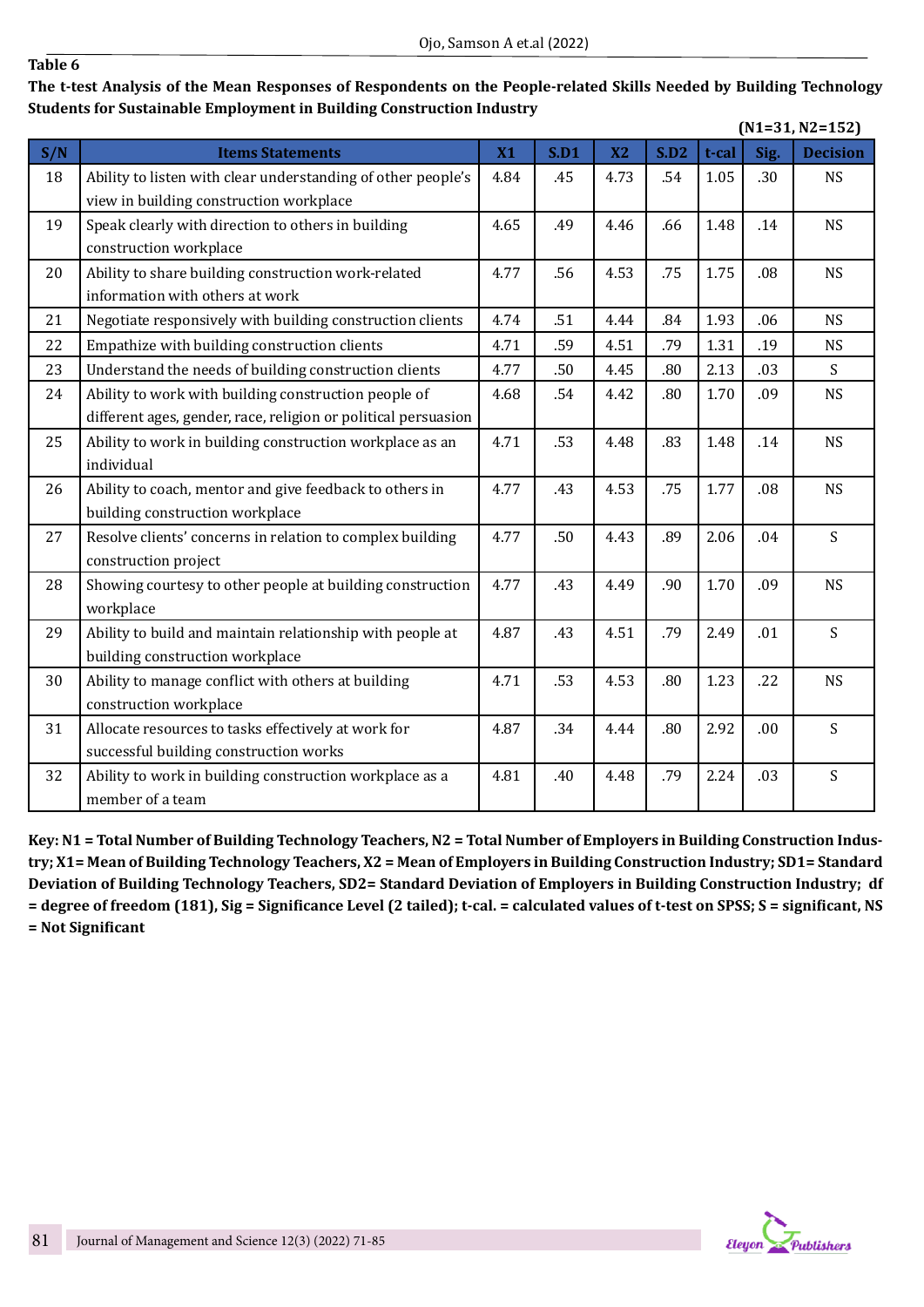**The t-test Analysis of the Mean Responses of Respondents on the Higher-order thinking Skills Needed by Building Technology Students for Sustainable Employment in Building Construction Industry** 

| S/N | <b>Items Statements</b>                                                                                                         | <b>X1</b> | S.D1 | <b>X2</b> | S.D2 | t-cal | Sig. | <b>Decision</b> |
|-----|---------------------------------------------------------------------------------------------------------------------------------|-----------|------|-----------|------|-------|------|-----------------|
| 33  | initiate innovative solutions to building construction<br>work-related problems                                                 | 4.84      | .52  | 4.65      | .66  | 1.48  | .14  | <b>NS</b>       |
| 34  | ability to organize building construction activities<br>effectively for maximum construction productivity                       | 4.81      | .48  | 4.26      | .90  | 3.32  | .00  | S               |
| 35  | ability to manipulate building construction related<br>information for construction of buildings with optimum<br>performance    | 4.74      | .51  | 4.50      | .78  | 1.65  | .10  | <b>NS</b>       |
| 36  | interpret building construction information and<br>drawing appropriate conclusions                                              | 4.68      | .60  | 4.47      | .88  | 1.23  | .22  | <b>NS</b>       |
| 37  | ability to think critically while handling building<br>construction works                                                       | 4.74      | .51  | 4.45      | .83  | 1.86  | .06  | <b>NS</b>       |
| 38  | ability to conceptualized thinking in a meaningful way<br>while handling building construction works                            | 4.77      | .50  | 4.48      | .76  | 2.06  | .04  | S               |
| 39  | ability to make sound decisions regarding any building<br>construction works                                                    | 4.71      | .53  | 4.41      | .89  | 1.79  | .08  | <b>NS</b>       |
| 40  | ability to assess building construction work needs                                                                              | 4.68      | .54  | 4.38      | .88  | 1.80  | .07  | <b>NS</b>       |
| 41  | predict future trends and patterns of activities in<br>building construction workplace                                          | 4.71      | .53  | 4.44      | .89  | 1.62  | .11  | <b>NS</b>       |
| 42  | accommodate multiple building construction client's<br>demands for commitment of time, energy, and resources                    | 4.68      | .54  | 4.51      | .83  | 1.10  | .27  | <b>NS</b>       |
| 43  | ability to analyze the interrelationships of building<br>construction events and ideas from several perspectives                | 4.68      | .54  | 4.57      | .75  | .79   | .43  | <b>NS</b>       |
| 44  | evaluate major alternative points of view about building<br>construction projects                                               | 4.87      | .34  | 4.51      | .78  | 2.55  | .01  | $\mathsf{S}$    |
| 45  | test assumptions about possible trends in construction<br>works by taking the context of data and circumstances<br>into account | 4.81      | .48  | 4.50      | .82  | 2.01  | .04  | $\mathsf{S}$    |
| 46  | translate building construction ideas into workable<br>construction activities                                                  | 4.77      | .43  | 4.45      | .77  | 2.29  | .02  | $\mathsf{S}$    |
| 47  | being creative while handling building construction<br>works                                                                    | 4.68      | .54  | 4.45      | .85  | 1.44  | .15  | <b>NS</b>       |

**Key: N1 = Total Number of Building Technology Teachers, N2 = Total Number of Employers in Building Construction Industry; X1= Mean of Building Technology Teachers, X2 = Mean of Employers in Building Construction Industry; SD1= Standard Deviation of Building Technology Teachers, SD2= Standard Deviation of Employers in Building Construction Industry; df = degree of freedom (181), Sig = Significance Level (2 tailed); t-cal. = calculated values of t-test on SPSS; S = significant, NS = Not Significant**

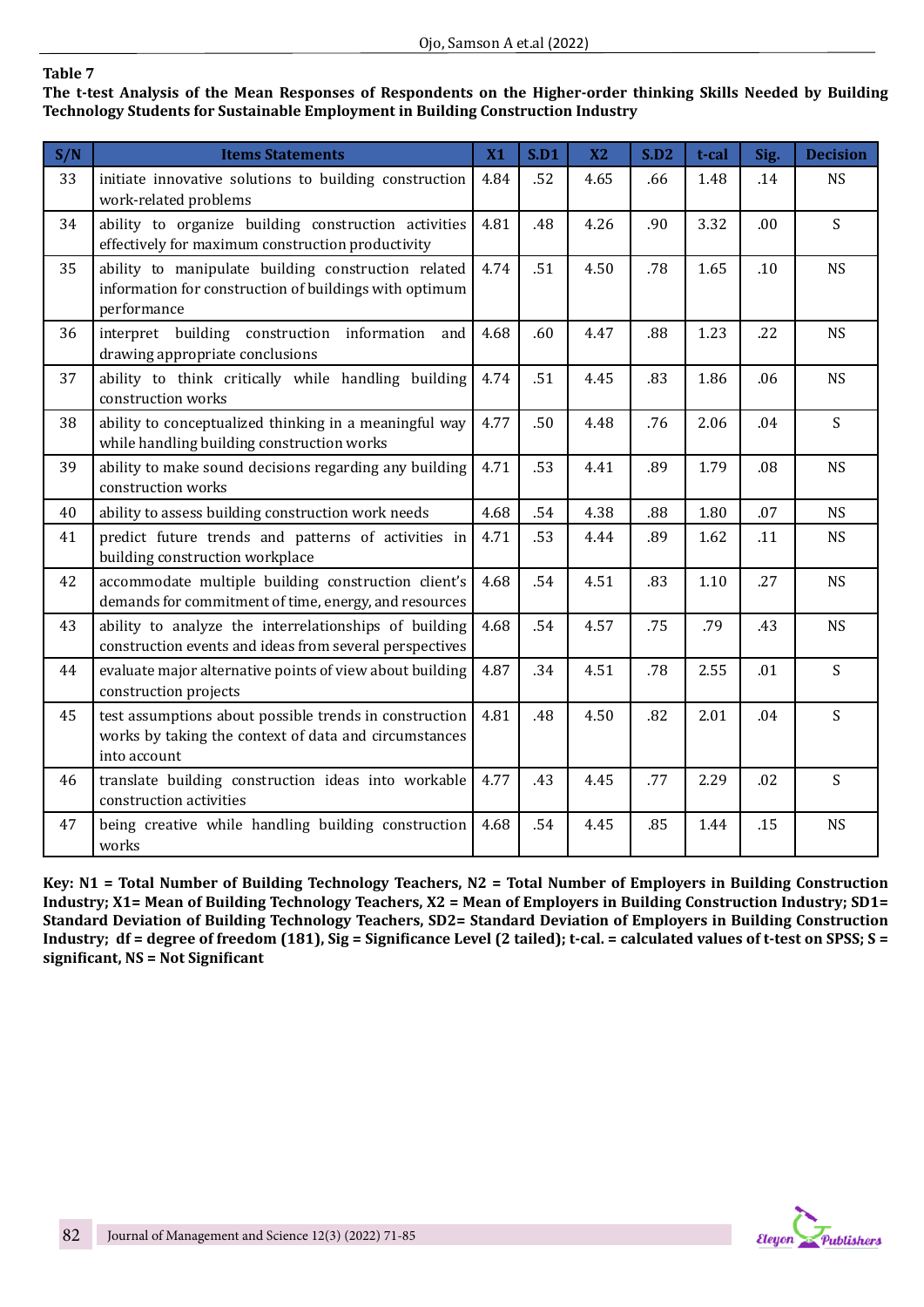| Table<br>я |  |
|------------|--|
|------------|--|

|     |                                                                                                                |           |      |      |      |       |      | $(N1=31, N2=152)$         |
|-----|----------------------------------------------------------------------------------------------------------------|-----------|------|------|------|-------|------|---------------------------|
| S/N | <b>Items Statements</b>                                                                                        | <b>X1</b> | S.D1 | X2   | S.D2 | t-cal | Sig. | <b>Decision</b>           |
| 48  | Ability to plan the use of building construction resources<br>effectively for maximum construction result      | 4.81      | .40  | 4.55 | .79  | 1.75  | .08  | <b>NS</b>                 |
| 49  | Participate in continuous improvement processes of<br>building construction for optimum performance            | 4.84      | .37  | 4.51 | .77  | 2.29  | .02  | $\mathsf{S}$              |
| 50  | Develop a building construction career vision and<br>proactive plan to achieve it                              | 4.81      | .40  | 4.66 | .76  | 1.05  | .29  | <b>NS</b>                 |
| 51  | Understand basic building construction systems and<br>their relationships                                      | 4.94      | .25  | 4.79 | .51  | 1.55  | .12  | <b>NS</b>                 |
| 52  | Ability to be aware of emerging technologies in building<br>construction                                       | 4.81      | .48  | 4.43 | .87  | 2.36  | .02  | S                         |
| 53  | Ability to show integrity at building construction<br>workplace that leads to professionalism                  | 4.77      | .62  | 4.52 | .76  | 1.74  | .08  | <b>NS</b>                 |
| 54  | Understand the ethics of building construction<br>workplace                                                    | 4.77      | .62  | 4.45 | .80  | 2.16  | .03  | S                         |
| 55  | Display accountability for actions taken while handling<br>building construction works                         | 4.77      | .56  | 4.45 | .85  | 2.00  | .06  | <b>NS</b>                 |
| 56  | Ability to develop and promote strong public image of<br>the construction team                                 | 4.77      | .56  | 4.48 | .87  | 1.81  | .07  | <b>NS</b>                 |
| 57  | Ability to render selfless service while undertaking any<br>building construction works                        | 4.65      | .71  | 4.51 | .75  | .95   | .34  | <b>NS</b>                 |
| 58  | Satisfy building construction clients and co-workers in<br>attainment of building construction workplace goals | 4.81      | .54  | 4.53 | .82  | 1.82  | .07  | <b>NS</b>                 |
| 59  | Being motivated and motivating others to carry out<br>building construction works in line building standards   | 4.87      | .43  | 4.47 | .83  | 2.64  | .01  | $\mathsf{S}$              |
| 60  | Ability to administer people handling building<br>construction works                                           | 4.77      | .56  | 4.56 | .71  | 1.59  | .11  | <b>NS</b>                 |
| 61  | Ability to manage building construction project<br>resources efficiently                                       | 4.81      | .40  | 4.49 | .79  | 2.20  | .03  | $\mathsf{S}$              |
| 62  | Ability to ensure building construction project are<br>delivered in line with its construction priorities      | 4.87      | .34  | 4.53 | .81  | 2.27  | .02  | $\boldsymbol{\mathsf{S}}$ |

**The t-test Analysis of the Mean Responses of Respondents on the Career-attribute Skills Needed by Building Technology Students for Sustainable Employment in Building Construction Industry** 

**Key: N1 = Total Number of Building Technology Teachers, N2 = Total Number of Employers in Building Construction Industry; X1= Mean of Building Technology Teachers, X2 = Mean of Employers in Building Construction Industry; SD1= Standard Deviation of Building Technology Teachers, SD2= Standard Deviation of Employers in Building Construction Industry; df = degree of freedom (181), Sig = Significance Level (2 tailed); t-cal. = calculated values of t-test on SPSS; S = significant, NS = Not Significant**

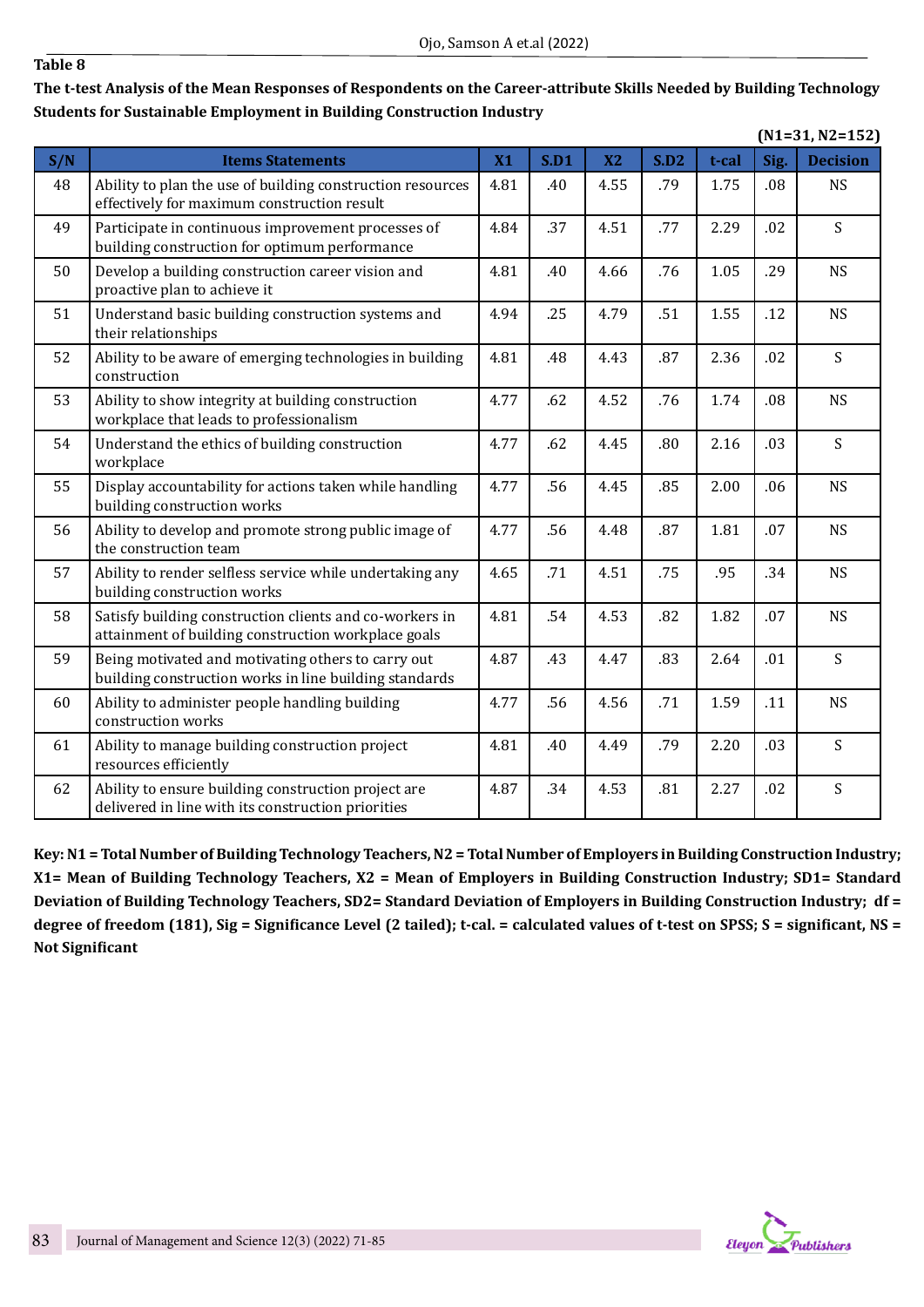## **10. Conclusion**

Based on the findings of the study, it was concluded that all the soft skills determined by the study are needed by building technology students for sustainable employment in building construction industry. These skills are needed in coordinating self, working with others, solving building related problems and understanding the building construction work environment. There is therefore a need for building technology students in the Polytechnic to be equipped with soft skills in other to secure sustainable employment in building construction industry. This will lead to the attainment of Polytechnic goals and objectives and ensure that the skills demand of the industry is a replica of the skills offered in the Polytechnic. This is imperative for a functional educational system in line with global best practices.

# **11.Recommendations**

Based on the findings of the study, the following recommendations were made;

1.The identified soft skills should be integrated into the curriculum of building technology programme in Polytechnics for the training of students so as to enable them secure sustainable employment in building construction industry in line with Polytechnic goals and for economic as well as industrial development.

2.The curriculum for training building technology teachers should also be reviewed to include soft skills in order to prepare building technology teachers to be able to implement the curriculum with the new contents for the building technology programmes.

3.Curriculum developers and building construction industry should constantly meet with educational institutions through organized workshop in other to constantly identify skill-need areas as a result of changes in work demand which can be used for optimum review of the curriculum from time to time.

4.Soft skills determined should be packaged and used for retraining building technology graduates at skill acquisition centres for a minimum of six months before certification.

5.Seminars should be organized for building technology students so as to sensitize them on the importance of soft skills for workplace success and the need to develop them while in school.

#### **Acknowledgemet**

Nill

# **Funding**

No funding was received to carry out this study.

# **References**

- 1. S.A. Adesanya, General philosophy and fundamental principles of curriculum development, (2013).
- 2. B.C.D. Agbo, Contract terminologies in the building construction industry, In Ezeji S. C. O. A. & B. C. E. C. Onoh (Eds), Construction Management. Enugu: Cheston Agency Press Ltd, (2008).
- 3. S.E. Andor, Students' Soft Skills as Correlates of their Academic Achievement in Basic Science, Unpublished M.ED research project, University of Nigeria, Nsukka, (2016).
- 4. A.O. Aworanti, Integration of "Soft Skills" Assessment into

Public Examining in Technical and Vocational Education (TVE), Paper Presented During the 31st Annual Conference of Association of Educational Assessment in Africa Held at Botswana, (2012).

- 5. J. Balcar, Soft skills and their wage returns: Overview of empirical literature, Review of Economic Perspectives, 14(1) (2014) 3-15.
- 6. E.C. Caleb, A.E. Udofia, Generic Skills and the Employability of Electrical Installation Students in Technical Colleges of Akwa Ibom State, Nigeria. IOSR Journal of Research & Method in Education (IOSR-JRME), 1(2) (2013) 59-67.
- 7. A.P. Carnevale, 21st century Competencies for College and Career Readiness, Broken Arrow, OK: National Career Development Association, (2013).
- 8. D.U. Chukwu, , S.A. Ojo, E.C. Osinem, Aspects of Collaborative Learning Model for Developing 21st-Century Skills in Building Technology Students, Journal of Technical Vocational Education, Training and Research, 2 (2017).
- 9. M. Cleary, R. Flynn, S. Thomasson, Employability skills from framework to practice: An introductory guide for trainers and assessors, Canberra, Australia: Department of Education, Science and Training, (2006).
- 10. Doyle, Interpersonal Skills List, (2015).
- 11. E.O. Durowoju, O.U. Onuka, Best Practices and Experiences in Oyo Town, Oyo State Schools, Journal of Emerging Trends in Educational<br>Research and Policy Studies (IETERAPS) 5(5) (2014). and Policy Studies (JETERAPS), 5(5) (2014).
- 12. Federal Emergency Management Agency (FEMA), Earthquake-Resistant Design and Concepts: Chapter 4 buildings structures and non-structural components, (2015).
- 13. Federal Republic of Nigeria, National Policy on Education (revised), Lagos: Education Research and Development Council (NERDC) Press, (2013).
- 14. Hairuzila, M.D. Hazadiah, A. Normah, Integrating Soft Skills in the Teaching of Hard Sciences at a Private University: A Preliminary Study, Pertanika Journal of Social Science & Humanities, 22(17) (2014) 32-40.
- 15. International Labour Organization, Skills for improved productivity, employment growth and development, Paper presented at the International Labour Conference, (2008).
- 16. R.F. James, M.L. James, Teaching Career and Technical Skills in a "Mini" Business World, Business Education Forum, 59(2) (2004) 39-41.
- 17. H. Johani, T. B. Bhebhe, An Investigation into the Soft Skills that Employers in Zimbabawe expect Graduate Jobseekers to Possess: A Study of Five Companies under the Industrial Development Corporation of Zimbabwe (Limited) Group, Global Journal of Human Resource Management, 4(2) (2016) 1-20.
- 18. Kamenetz, Non-academic skills are key to success, But what should we call them?, (2015).
- 19. P. Klaus, Communication breakdown, California Job Journal, 28 (2010) 1-9.
- 20. S. Kumar, Building construction, Delhi: Standard Publishers Distributors, (2010).
- 21. Lagos State Gross Domestic Product (GDP) survey, Lagos State Bureau of Statistics, (2010).
- 22. D. Laker, J. Powell, The Differences between Hard and